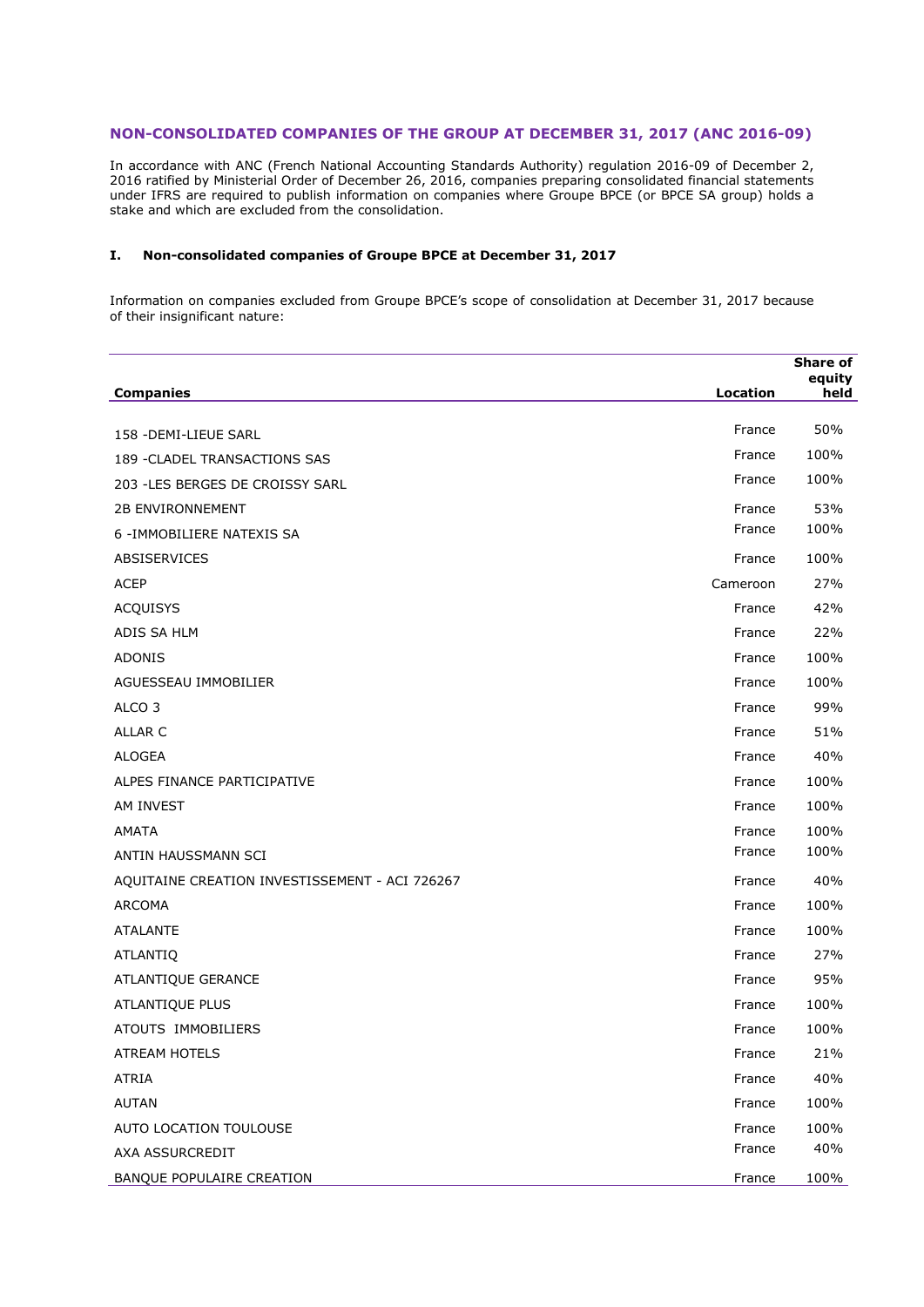| <b>Companies</b>                                      | <b>Location</b>      | <b>Share of</b><br>equity<br>held |
|-------------------------------------------------------|----------------------|-----------------------------------|
| <b>BARROIS LA REYNIE</b>                              | France               | 100%                              |
| BATEAU BANQUE POPULAIRE                               | France               | 100%                              |
| <b>BATIFRANC</b>                                      | France               | 23%                               |
| <b>BATIGESTION</b>                                    | France               | 33%                               |
| <b>BATIXIA</b>                                        | France               | 23%                               |
| <b>BDR IMMO</b>                                       | France               | 100%                              |
| <b>BDR IMMO 1</b>                                     | France               | 100%                              |
| <b>BDR IMMO 2</b>                                     | France               | 100%                              |
| <b>BDR INVEST</b>                                     | France               | 51%                               |
|                                                       |                      | 34%                               |
| BEAUVAISLOG (Via PICARDIE FONCIERE)                   | France               |                                   |
| <b>BECT</b>                                           | France               | 100%                              |
| <b>BERRY VENDOMOIS</b>                                | France               | 100%                              |
| BG2L<br><b>BIG BOSS</b>                               | France               | 50%                               |
|                                                       | France               | 56%                               |
| <b>BIS DEVELOPPEMENT</b>                              | France               | 49%                               |
| <b>BLUE SAS</b>                                       | France               | 27%                               |
| <b>BOTTEGA ROMANA</b>                                 | Belgium              | 24%                               |
| <b>BPAPI</b>                                          | France               | 100%                              |
| <b>BPD FINANCEMENT</b>                                | France               | 100%                              |
| <b>BPDR</b>                                           | France               | 100%                              |
| <b>BR 3 FONCIERE</b>                                  | France               | 100%                              |
| BR2 MB                                                | France               | 100%                              |
| BRACO (COBRASON)                                      | France               | 24%                               |
| <b>BRD CAMBODGE</b>                                   | France               | 100%                              |
| <b>BRD LAOS</b>                                       | France               | 100%                              |
| BRETAGNE INVESTISSEMENTS                              | France               | 49%                               |
| CAD (Sci du)                                          | France               | 34%                               |
| CAEPROU                                               | France               | 100%                              |
| CAISSE D'EPARGNE ILE-DE-FRANCE CAPITAL INVESTISSEMENT | France               | 37%                               |
| CAISSE D'EPARGNE NORMANDIE CAPITAL (CENC)             | France               | 37%                               |
| CANVAS SECURITIZATION LLC                             | <b>United States</b> | 100%                              |
| <b>CAPITAL SOLEIL 3</b>                               | France               | 34%                               |
| CAPTIVA CAPITAL Luxembourg PARTNERS III SCA           | Luxembourg           | 67%                               |
| CAPUCINES PARTNERS                                    | France               | 71%                               |
| CARRE MOLIERE SCCV                                    | France               | 30%                               |
| CAZ FONCIERE 2                                        | France               | 100%                              |
| CAZ PARTICIPATIONS ET INVESTISSEMENTS                 | France               | 100%                              |
| CDC CERA LES TOURNESOLS                               | France               | 50%                               |
| CDC ECUREUIL OLLIOULES                                | France               | 33%                               |
| CDC HOLDING TRUST                                     | <b>United States</b> | 100%                              |
| CEA CAPITAL DEVELOPPEMENT                             | France               | 37%                               |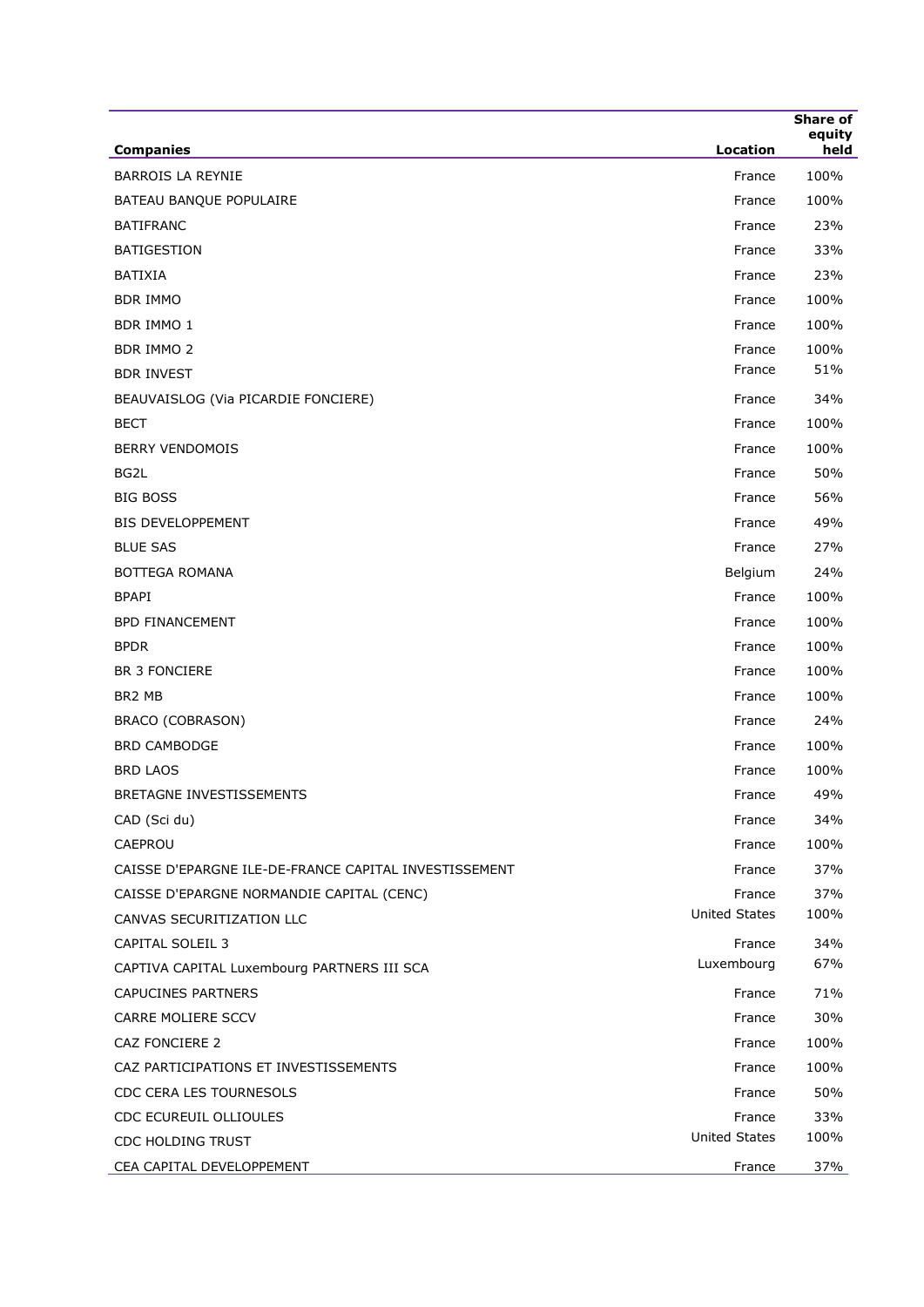|                                            |                                | <b>Share of</b><br>equity |
|--------------------------------------------|--------------------------------|---------------------------|
| <b>Companies</b>                           | Location                       | held                      |
| <b>CEBFC INVEST</b>                        | France                         | 100%                      |
| <b>CEBFC LT</b>                            | France<br>France               | 100%<br>100%              |
| <b>CEGC CONSEIL</b>                        |                                |                           |
| <b>CELR PARTICPATIONS</b>                  | France<br>France               | 100%<br>20%               |
| <b>CEMECA</b>                              |                                |                           |
| <b>CEN INNOVATION</b>                      | France                         | 100%                      |
| <b>CEN PROMOTION 1</b>                     | France                         | 100%                      |
| <b>CENF INVEST</b>                         | France                         | 42%                       |
| CENFE COMMUNICATION                        | France                         | 100%                      |
| CENTRE D'ETUDES FINANCIERES                | France                         | 100%                      |
| CENTRE EUROP CINEMATOGRAPHIQUE RHÔNE ALPES | France                         | 33%                       |
| <b>CEPAC FONCIERE</b>                      | France                         | 100%                      |
| <b>CEPAC IMMOBILIER</b>                    | France                         | 100%                      |
| <b>CEPAC PARTICIPATIONS</b>                | France                         | 100%                      |
| <b>CEPAC PROMOTION</b>                     | France                         | 100%                      |
| <b>CEPRAL PARTICIPATIONS</b>               | France                         | 100%                      |
| CERCLE DIJON BOURGOGNE                     | France                         | 22%                       |
| CERIP SERVICES BANQUES                     | France                         | 70%                       |
| <b>CEVENNES ECUREUIL</b>                   | France                         | 100%                      |
| <b>CFD</b>                                 | France                         | 100%                      |
| CHACUN CHEZ SOI STE HLM                    | France                         | 48%                       |
| CHEQUE DE MESA                             | Spain                          | 100%                      |
| <b>CHIMERE</b>                             | France                         | 100%                      |
| Cie FONCIERE DE CONSTRUCTION               | France                         | 100%                      |
| CIMAISE J                                  | France                         | 100%                      |
| <b>CLESUD TERMINAL</b>                     | France                         | 21%                       |
| <b>CLOS VESONTIO</b>                       | France                         | 33%                       |
| COFACE ALGERIE SERVICES                    | Algeria                        | 100%                      |
| COFACE BALTICS SERVICES                    | Lithuania                      | 100%                      |
| COFACE BULGARIA CMS                        | <b>Bulgaria</b>                | 100%                      |
| COFACE CREDIT INSURANCE GCC Ltd            | <b>United Arab</b><br>Emirates | 100%                      |
| COFACE CROATIA CMS                         | Croatia                        | 100%                      |
| COFACE CZECH CMS                           | Czech Republic                 | 100%                      |
| COFACE CZECH INSURANCE SERVICE             | Czech Republic                 | 100%                      |
| <b>COFACE DANMARK SERVICES</b>             | Denmark                        | 100%                      |
| COFACE EGYPT SERVICES                      | Egypt                          | 100%                      |
| COFACE EJENDOMME A/S                       | Denmark                        | 100%                      |
| COFACE EMIRATES SERVICES (UAE)             | <b>United Arab</b><br>Emirates | 100%                      |
| COFACE GREATER CHINA FINANCE               | China                          | 100%                      |
| <b>COFACE HUNGARY CMS</b>                  | Hungary                        | 100%                      |
| COFACE HUNGARY INSURANCE SERVICES          | Hungary                        | 100%                      |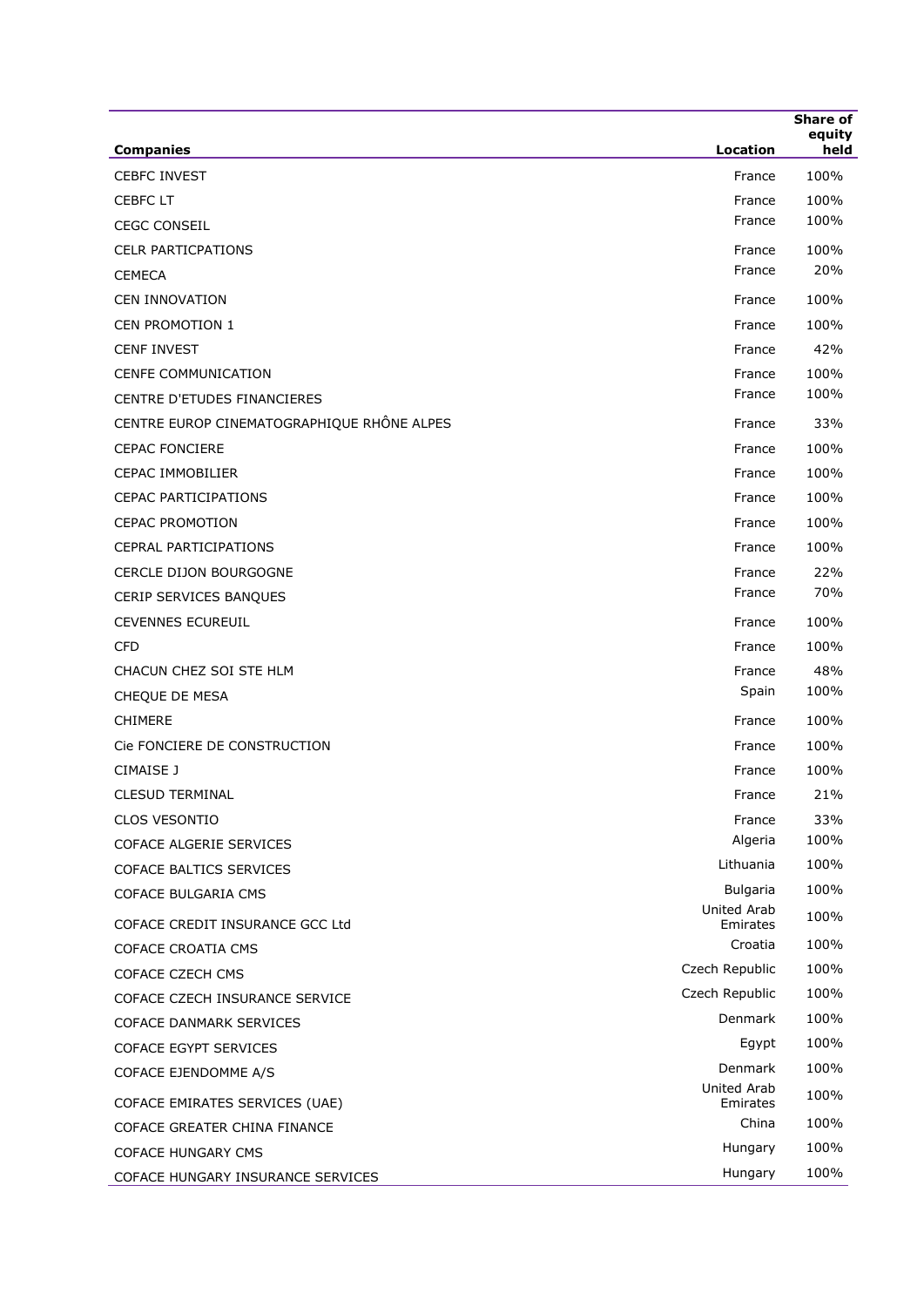| Korea<br>COFACE KOREA CREDIT INSURANCE BROKER Co Ltd<br>Lithuania<br>COFACE LITHUANIA CMS<br>Morocco<br><b>COFACE MOROCCO</b><br>Poland<br>COFACE POLAND INSURANCE Service<br>Romania<br>COFACE ROMANIA INSURANCE SERVICES<br>Colombia<br>COFACE SEGURO DE CREDITO COLOMBIA<br>Peru<br>COFACE SEGURO DE CREDITO PERU SA<br>Serbia<br><b>COFACE SERBIA CMS</b><br>Bulgaria<br>COFACE SERVICE INSURANCE BULGARIA<br>Latvia<br>COFACE SERVICE LATVIA<br>Brazil<br>COFACE SERVICES BRAZIL<br>Colombia<br>COFACE SERVICES COLOMBIA Ltda.<br>Ecuador<br>COFACE SERVICES ECUADOR S.A.<br>Hong Kong<br>COFACE SERVICES GREATER CHINA<br>Japan<br>COFACE SERVICES JAPAN<br>Luxembourg<br>COFACE SERVICES LUXEMBOURG SA<br>Morocco<br><b>COFACE SERVICES MAGHREB</b><br>Peru<br>COFACE SERVICES PERU S.A.<br>Russia<br>COFACE SERVICES RUSSIA<br>Singapore<br>COFACE SERVICES SOUTH ASIA PACIFIC<br>Sweden<br><b>COFACE SERVICES SWEDEN</b><br>Taiwan<br>COFACE SERVICES TAÏWAN<br>Turkey<br><b>COFACE SERVICES TURKEY</b><br>South Africa<br>COFACE SERVICES WEST AFRICA<br>Argentina<br>COFACE SERVICIOS ARGENTINA S.A.<br>Mexico<br>COFACE SERVICIOS MEXICO, S.A. DE C.V.<br>China<br>COFACE SHANGAI INFORMATION SERVICES<br>Côte d'Ivoire<br><b>COFACE SICR</b><br>Slovakia<br>COFACE SLOVAKIA CMS<br>Slovakia<br>COFACE SLOVAKIA INSURANCE SERVICE<br>Slovenia<br>COFACE SLOVENIA CMS<br>Ukraine<br><b>COFACE UKRAINE CMS</b><br>Switzerland<br>COFACERATING.CH<br>COFIBRED 6<br>Switzerland<br><b>COFIBRED 8 SAS</b><br>France<br><b>COFILOR SARL</b><br>France<br>France<br>COFIMAGE 23<br>France<br>COFIMAGE 24<br>COFINANCE<br>France | <b>Share of</b><br>equity<br>held | Location | <b>Companies</b> |
|--------------------------------------------------------------------------------------------------------------------------------------------------------------------------------------------------------------------------------------------------------------------------------------------------------------------------------------------------------------------------------------------------------------------------------------------------------------------------------------------------------------------------------------------------------------------------------------------------------------------------------------------------------------------------------------------------------------------------------------------------------------------------------------------------------------------------------------------------------------------------------------------------------------------------------------------------------------------------------------------------------------------------------------------------------------------------------------------------------------------------------------------------------------------------------------------------------------------------------------------------------------------------------------------------------------------------------------------------------------------------------------------------------------------------------------------------------------------------------------------------------------------------------------------------------------------------------------------------------------------------------------|-----------------------------------|----------|------------------|
|                                                                                                                                                                                                                                                                                                                                                                                                                                                                                                                                                                                                                                                                                                                                                                                                                                                                                                                                                                                                                                                                                                                                                                                                                                                                                                                                                                                                                                                                                                                                                                                                                                      | 100%                              |          |                  |
|                                                                                                                                                                                                                                                                                                                                                                                                                                                                                                                                                                                                                                                                                                                                                                                                                                                                                                                                                                                                                                                                                                                                                                                                                                                                                                                                                                                                                                                                                                                                                                                                                                      | 100%                              |          |                  |
|                                                                                                                                                                                                                                                                                                                                                                                                                                                                                                                                                                                                                                                                                                                                                                                                                                                                                                                                                                                                                                                                                                                                                                                                                                                                                                                                                                                                                                                                                                                                                                                                                                      | 100%                              |          |                  |
|                                                                                                                                                                                                                                                                                                                                                                                                                                                                                                                                                                                                                                                                                                                                                                                                                                                                                                                                                                                                                                                                                                                                                                                                                                                                                                                                                                                                                                                                                                                                                                                                                                      | 100%                              |          |                  |
|                                                                                                                                                                                                                                                                                                                                                                                                                                                                                                                                                                                                                                                                                                                                                                                                                                                                                                                                                                                                                                                                                                                                                                                                                                                                                                                                                                                                                                                                                                                                                                                                                                      | 100%                              |          |                  |
|                                                                                                                                                                                                                                                                                                                                                                                                                                                                                                                                                                                                                                                                                                                                                                                                                                                                                                                                                                                                                                                                                                                                                                                                                                                                                                                                                                                                                                                                                                                                                                                                                                      | 100%                              |          |                  |
|                                                                                                                                                                                                                                                                                                                                                                                                                                                                                                                                                                                                                                                                                                                                                                                                                                                                                                                                                                                                                                                                                                                                                                                                                                                                                                                                                                                                                                                                                                                                                                                                                                      | 100%                              |          |                  |
|                                                                                                                                                                                                                                                                                                                                                                                                                                                                                                                                                                                                                                                                                                                                                                                                                                                                                                                                                                                                                                                                                                                                                                                                                                                                                                                                                                                                                                                                                                                                                                                                                                      | 100%                              |          |                  |
|                                                                                                                                                                                                                                                                                                                                                                                                                                                                                                                                                                                                                                                                                                                                                                                                                                                                                                                                                                                                                                                                                                                                                                                                                                                                                                                                                                                                                                                                                                                                                                                                                                      | 100%                              |          |                  |
|                                                                                                                                                                                                                                                                                                                                                                                                                                                                                                                                                                                                                                                                                                                                                                                                                                                                                                                                                                                                                                                                                                                                                                                                                                                                                                                                                                                                                                                                                                                                                                                                                                      | 100%                              |          |                  |
|                                                                                                                                                                                                                                                                                                                                                                                                                                                                                                                                                                                                                                                                                                                                                                                                                                                                                                                                                                                                                                                                                                                                                                                                                                                                                                                                                                                                                                                                                                                                                                                                                                      | 100%                              |          |                  |
|                                                                                                                                                                                                                                                                                                                                                                                                                                                                                                                                                                                                                                                                                                                                                                                                                                                                                                                                                                                                                                                                                                                                                                                                                                                                                                                                                                                                                                                                                                                                                                                                                                      | 100%                              |          |                  |
|                                                                                                                                                                                                                                                                                                                                                                                                                                                                                                                                                                                                                                                                                                                                                                                                                                                                                                                                                                                                                                                                                                                                                                                                                                                                                                                                                                                                                                                                                                                                                                                                                                      | 100%                              |          |                  |
|                                                                                                                                                                                                                                                                                                                                                                                                                                                                                                                                                                                                                                                                                                                                                                                                                                                                                                                                                                                                                                                                                                                                                                                                                                                                                                                                                                                                                                                                                                                                                                                                                                      | 100%                              |          |                  |
|                                                                                                                                                                                                                                                                                                                                                                                                                                                                                                                                                                                                                                                                                                                                                                                                                                                                                                                                                                                                                                                                                                                                                                                                                                                                                                                                                                                                                                                                                                                                                                                                                                      | 100%                              |          |                  |
|                                                                                                                                                                                                                                                                                                                                                                                                                                                                                                                                                                                                                                                                                                                                                                                                                                                                                                                                                                                                                                                                                                                                                                                                                                                                                                                                                                                                                                                                                                                                                                                                                                      | 100%                              |          |                  |
|                                                                                                                                                                                                                                                                                                                                                                                                                                                                                                                                                                                                                                                                                                                                                                                                                                                                                                                                                                                                                                                                                                                                                                                                                                                                                                                                                                                                                                                                                                                                                                                                                                      | 100%                              |          |                  |
|                                                                                                                                                                                                                                                                                                                                                                                                                                                                                                                                                                                                                                                                                                                                                                                                                                                                                                                                                                                                                                                                                                                                                                                                                                                                                                                                                                                                                                                                                                                                                                                                                                      | 100%                              |          |                  |
|                                                                                                                                                                                                                                                                                                                                                                                                                                                                                                                                                                                                                                                                                                                                                                                                                                                                                                                                                                                                                                                                                                                                                                                                                                                                                                                                                                                                                                                                                                                                                                                                                                      | 100%                              |          |                  |
|                                                                                                                                                                                                                                                                                                                                                                                                                                                                                                                                                                                                                                                                                                                                                                                                                                                                                                                                                                                                                                                                                                                                                                                                                                                                                                                                                                                                                                                                                                                                                                                                                                      | 100%                              |          |                  |
|                                                                                                                                                                                                                                                                                                                                                                                                                                                                                                                                                                                                                                                                                                                                                                                                                                                                                                                                                                                                                                                                                                                                                                                                                                                                                                                                                                                                                                                                                                                                                                                                                                      | 100%                              |          |                  |
|                                                                                                                                                                                                                                                                                                                                                                                                                                                                                                                                                                                                                                                                                                                                                                                                                                                                                                                                                                                                                                                                                                                                                                                                                                                                                                                                                                                                                                                                                                                                                                                                                                      | 100%                              |          |                  |
|                                                                                                                                                                                                                                                                                                                                                                                                                                                                                                                                                                                                                                                                                                                                                                                                                                                                                                                                                                                                                                                                                                                                                                                                                                                                                                                                                                                                                                                                                                                                                                                                                                      | 100%                              |          |                  |
|                                                                                                                                                                                                                                                                                                                                                                                                                                                                                                                                                                                                                                                                                                                                                                                                                                                                                                                                                                                                                                                                                                                                                                                                                                                                                                                                                                                                                                                                                                                                                                                                                                      | 100%                              |          |                  |
|                                                                                                                                                                                                                                                                                                                                                                                                                                                                                                                                                                                                                                                                                                                                                                                                                                                                                                                                                                                                                                                                                                                                                                                                                                                                                                                                                                                                                                                                                                                                                                                                                                      | 100%                              |          |                  |
|                                                                                                                                                                                                                                                                                                                                                                                                                                                                                                                                                                                                                                                                                                                                                                                                                                                                                                                                                                                                                                                                                                                                                                                                                                                                                                                                                                                                                                                                                                                                                                                                                                      | 100%                              |          |                  |
|                                                                                                                                                                                                                                                                                                                                                                                                                                                                                                                                                                                                                                                                                                                                                                                                                                                                                                                                                                                                                                                                                                                                                                                                                                                                                                                                                                                                                                                                                                                                                                                                                                      | 100%                              |          |                  |
|                                                                                                                                                                                                                                                                                                                                                                                                                                                                                                                                                                                                                                                                                                                                                                                                                                                                                                                                                                                                                                                                                                                                                                                                                                                                                                                                                                                                                                                                                                                                                                                                                                      | 100%                              |          |                  |
|                                                                                                                                                                                                                                                                                                                                                                                                                                                                                                                                                                                                                                                                                                                                                                                                                                                                                                                                                                                                                                                                                                                                                                                                                                                                                                                                                                                                                                                                                                                                                                                                                                      | 100%                              |          |                  |
|                                                                                                                                                                                                                                                                                                                                                                                                                                                                                                                                                                                                                                                                                                                                                                                                                                                                                                                                                                                                                                                                                                                                                                                                                                                                                                                                                                                                                                                                                                                                                                                                                                      | 100%                              |          |                  |
|                                                                                                                                                                                                                                                                                                                                                                                                                                                                                                                                                                                                                                                                                                                                                                                                                                                                                                                                                                                                                                                                                                                                                                                                                                                                                                                                                                                                                                                                                                                                                                                                                                      | 100%                              |          |                  |
|                                                                                                                                                                                                                                                                                                                                                                                                                                                                                                                                                                                                                                                                                                                                                                                                                                                                                                                                                                                                                                                                                                                                                                                                                                                                                                                                                                                                                                                                                                                                                                                                                                      | 100%                              |          |                  |
|                                                                                                                                                                                                                                                                                                                                                                                                                                                                                                                                                                                                                                                                                                                                                                                                                                                                                                                                                                                                                                                                                                                                                                                                                                                                                                                                                                                                                                                                                                                                                                                                                                      | 100%                              |          |                  |
|                                                                                                                                                                                                                                                                                                                                                                                                                                                                                                                                                                                                                                                                                                                                                                                                                                                                                                                                                                                                                                                                                                                                                                                                                                                                                                                                                                                                                                                                                                                                                                                                                                      |                                   |          |                  |
|                                                                                                                                                                                                                                                                                                                                                                                                                                                                                                                                                                                                                                                                                                                                                                                                                                                                                                                                                                                                                                                                                                                                                                                                                                                                                                                                                                                                                                                                                                                                                                                                                                      | 100%                              |          |                  |
|                                                                                                                                                                                                                                                                                                                                                                                                                                                                                                                                                                                                                                                                                                                                                                                                                                                                                                                                                                                                                                                                                                                                                                                                                                                                                                                                                                                                                                                                                                                                                                                                                                      | 100%                              |          |                  |
|                                                                                                                                                                                                                                                                                                                                                                                                                                                                                                                                                                                                                                                                                                                                                                                                                                                                                                                                                                                                                                                                                                                                                                                                                                                                                                                                                                                                                                                                                                                                                                                                                                      | 100%<br>75%                       |          |                  |
|                                                                                                                                                                                                                                                                                                                                                                                                                                                                                                                                                                                                                                                                                                                                                                                                                                                                                                                                                                                                                                                                                                                                                                                                                                                                                                                                                                                                                                                                                                                                                                                                                                      |                                   |          |                  |
|                                                                                                                                                                                                                                                                                                                                                                                                                                                                                                                                                                                                                                                                                                                                                                                                                                                                                                                                                                                                                                                                                                                                                                                                                                                                                                                                                                                                                                                                                                                                                                                                                                      | 82%                               |          |                  |
|                                                                                                                                                                                                                                                                                                                                                                                                                                                                                                                                                                                                                                                                                                                                                                                                                                                                                                                                                                                                                                                                                                                                                                                                                                                                                                                                                                                                                                                                                                                                                                                                                                      | 27%                               |          |                  |
| <b>COLOMIERS HABITAT</b><br>France                                                                                                                                                                                                                                                                                                                                                                                                                                                                                                                                                                                                                                                                                                                                                                                                                                                                                                                                                                                                                                                                                                                                                                                                                                                                                                                                                                                                                                                                                                                                                                                                   | 31%                               |          |                  |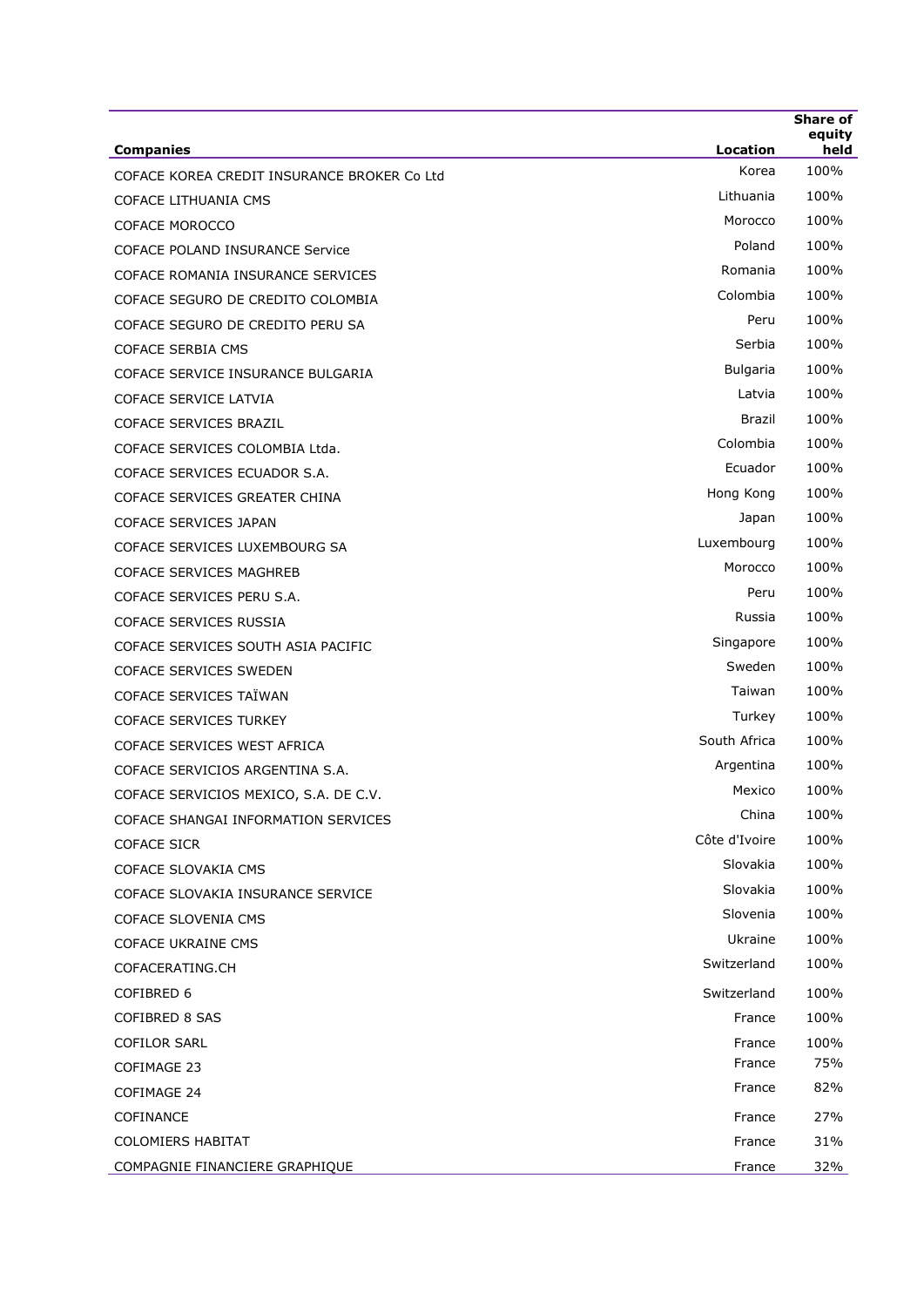|                                               |               | Share of<br>equity |
|-----------------------------------------------|---------------|--------------------|
| <b>Companies</b>                              | Location      | held               |
| <b>CONECS</b>                                 | France        | 25%                |
| <b>CONNECT &amp; CO</b>                       | France        | 24%                |
| <b>CONNECT INVEST</b>                         | France        | 69%                |
| CONSORTIUM DES PROFESSIONNELS DE L'IMMOBILIER | France        | 34%                |
| COOP CASTORS HABITAT BOURGOGNE                | France        | 40%                |
| COOP DE PROD D'HLM INDRE                      | France        | 33%                |
| COOP. HLM VENDEENNE DU LOGEMENT               | France        | 22%                |
| COOPERATIVE DEVELOPPEMENT MARITIME GO         | France        | 20%                |
| COOPMED                                       | Belgium       | 29%                |
| CORNER IMMOBILIER (ex CT2I)                   | France        | 100%               |
| <b>CORONS</b>                                 | France        | 100%               |
| CORSEA SANT'AMBROGGIO                         | France        | 34%                |
| <b>COTE D'AZUR CAPITAL</b>                    | France        | 37%                |
| <b>COULEE VERTE 2013</b>                      | France        | 100%               |
| <b>CRANE 1 SAS</b>                            | France        | 100%               |
| <b>CRANE 2 SAS</b>                            | France        | 100%               |
| <b>CRANE 3 SAS</b>                            | France        | 100%               |
| <b>CRANE 4 SAS</b>                            | France        | 100%               |
| <b>CRANE 5 SAS</b>                            | France        | 100%               |
| CRC ECUREUIL@PCEN                             | France        | 50%                |
| <b>CREON</b>                                  | France        | 100%               |
| CSB - CALEDONIENNE DE SERVICES BANCAIRES      | New Caledonia | 26%                |
| <b>DAHLIA GESTION</b>                         | Luxembourg    | 51%                |
| DAUPHILOGIS                                   | France        | 22%                |
| DE BORNY SAS                                  | France        | 27%                |
| <b>DELILLE FONCIER</b>                        | France        | 100%               |
| <b>DES FORETS</b>                             | France        | 100%               |
| DEVIMMO ALGERIE SPA                           | Algeria       | 100%               |
| <b>DORIS</b>                                  | France        | 100%               |
| DU 23 TER TELEGRAPHE SCI                      | France        | 50%                |
| DU FOIRAIL                                    | France        | 100%               |
| DU PONT DE L'ABBEY SCI                        | France        | 26%                |
| <b>EAST PARK 1</b>                            | France        | 51%                |
| <b>EAST PARK HOLDING</b>                      | France        | 47%                |
| <b>ECLECTIQUE</b>                             | France        | 20%                |
| <b>ECOLOCALE</b>                              | France        | 38%                |
| <b>ECOPARCS SEM</b>                           | France        | 32%                |
| E-COTIZ                                       | France        | 55%                |
| ECRINVEST 100                                 | France        | 100%               |
| ECRINVEST 12                                  | France        | 100%               |
| ECRINVEST 13                                  | France        | 100%               |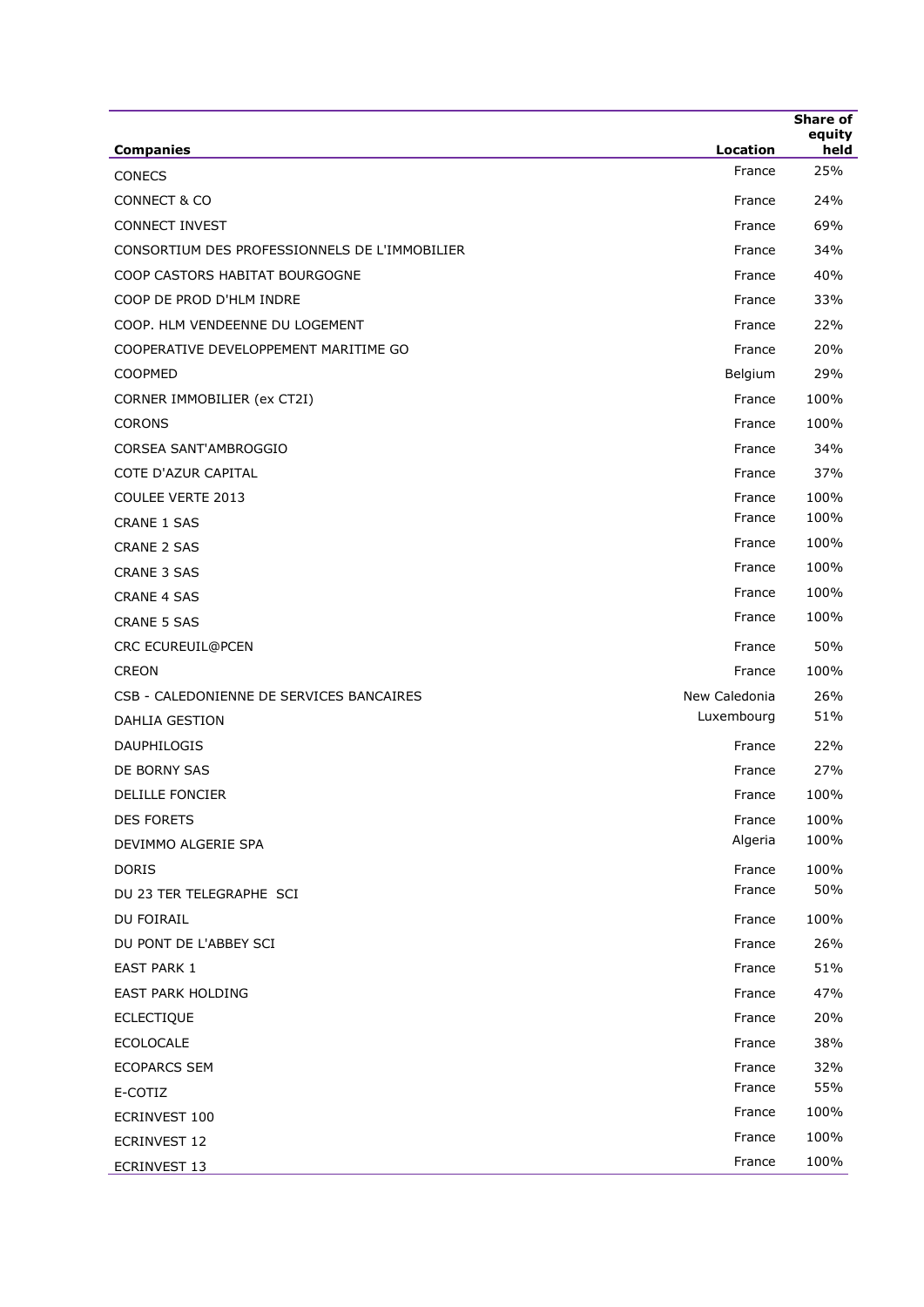|                                  |          | <b>Share of</b> |
|----------------------------------|----------|-----------------|
| <b>Companies</b>                 | Location | equity<br>held  |
| <b>ECRINVEST 19</b>              | France   | 100%            |
| <b>ECRINVEST 22</b>              | France   | 100%            |
| <b>ECRINVEST 23</b>              | France   | 100%            |
| <b>ECRINVEST 24</b>              | France   | 100%            |
| <b>ECRINVEST 25</b>              | France   | 100%            |
| <b>ECRINVEST 26</b>              | France   | 100%            |
| ECUREUIL DE BEAULIEU             | France   | 100%            |
| <b>ECUREUIL SERVICE</b>          | France   | 100%            |
| <b>EID</b>                       | France   | 100%            |
| <b>ELECTRE</b>                   | France   | 100%            |
| EMMO AQUITAINE                   | France   | 100%            |
| E-MULTICANAL                     | France   | 50%             |
| ENFI (ex FONCIER STRUCTURE 2008) | France   | 100%            |
| EOLE <sub>1</sub>                | France   | 45%             |
| ERILIA                           | France   | 98%             |
| <b>ERSTEIN HABITAT</b>           | France   | 24%             |
| EURL LABOURDONNAIS               | France   | 100%            |
| <b>EURL SIP</b>                  | France   | 100%            |
| <b>EURL TOILE LAURISTON</b>      | France   | 100%            |
| EURL VERTE VALLEE                | France   | 100%            |
| <b>EUROISSY PARC</b>             | France   | 67%             |
| <b>EUROPEAN VENTURES</b>         | France   | 24%             |
| <b>EUROTITRISATION</b>           | France   | 33%             |
| <b>EXECUTIVE IT</b>              | France   | 22%             |
| EXPANSO HOLDING                  | France   | 92%             |
| <b>FACTUM GROUP</b>              | France   | 22%             |
| <b>FAUSTINIANA</b>               | Italy    | 100%            |
| <b>FDI SADICAP</b>               | France   | 42%             |
| <b>FIDEPPP</b>                   | France   | 30%             |
| FIDOR EAST EUROPE GmbH, WIEN     | Austria  | 49%             |
| FIDOR FACTORY GmbH               | Germany  | 100%            |
| <b>FIDULINE SAS</b>              | France   | 31%             |
| FIFV GRANDS CLUS CLASSES         | France   | 36%             |
| FIMADIR SAS                      | France   | 20%             |
| FINANCIERE 12                    | France   | 27%             |
| FINANCIERE SPL                   | France   | 24%             |
| FINANCIERE VECTEUR               | France   | 100%            |
| FLOGUI NATURAL HOME              | France   | 30%             |
| <b>FLORE</b>                     | France   | 100%            |
| <b>FMCA</b>                      | France   | 60%             |
| <b>FONCEA</b>                    | France   | 100%            |
| FONCIER FOREIGN 2008             | France   | 100%            |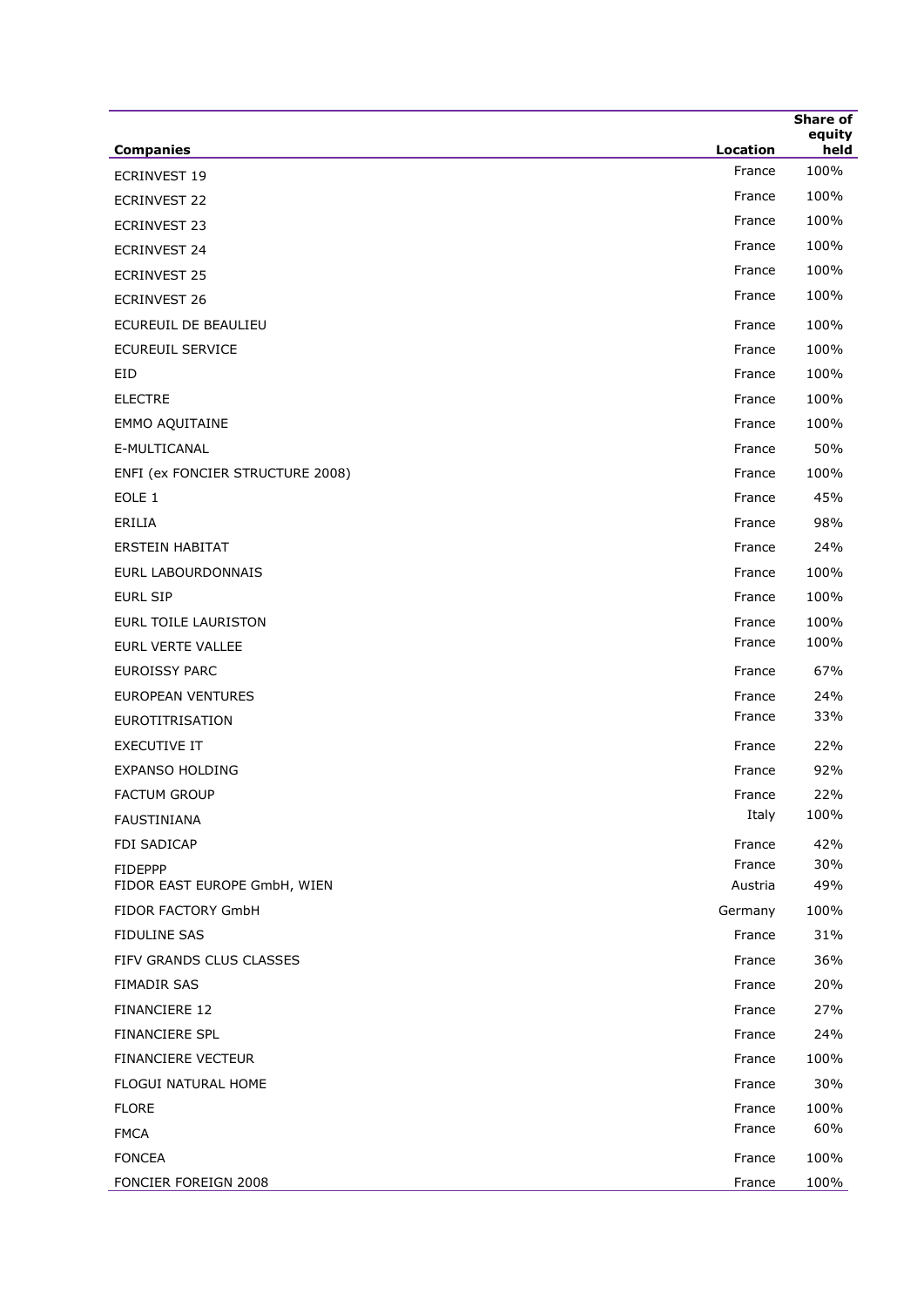| <b>Companies</b>                 | Location               | <b>Share of</b><br>equity<br>held |
|----------------------------------|------------------------|-----------------------------------|
| <b>FONCIER PRO</b>               |                        | 65%                               |
| FONCIER PROJECT SOLUTIONS        | France<br>Saudi Arabia | 100%                              |
| <b>FONCIER TITRISATION</b>       | France                 | 100%                              |
| FONCIERE BFC COMMERCES           | France                 | 85%                               |
| <b>FONCIERE BPL</b>              |                        | 25%                               |
| <b>FONCIERE HOTELIERE</b>        | France                 | 25%                               |
| FONCIERE VAL DE FRANCE           | France                 |                                   |
| <b>FONCIERE VALMI</b>            | France                 | 100%<br>30%                       |
| FONCIERE VALMI 2                 | France                 |                                   |
|                                  | France                 | 27%                               |
| <b>FUJA HOLDING</b>              | France                 | 100%                              |
| <b>FUJATRIA</b>                  | France                 | 34%                               |
| FZCO DUBAI                       | <b>UAE</b>             | 100%                              |
| <b>GALIA CAPITAL</b>             | France                 | 100%                              |
| <b>GALIA GESTION</b>             | France                 | 60%                               |
| <b>GALIA VENTURE</b>             | France                 | 50%                               |
| GARIBALDI INGENIERIE EURL        | France                 | 100%                              |
| <b>GARIBALDI PIERRE</b>          | France                 | 100%                              |
| <b>GCE ASAP</b>                  | France                 | 100%                              |
| <b>GCE MOBILIZ</b>               | France                 | 39%                               |
| <b>GENDARMERIE DE BEAUZELLE</b>  | France                 | 100%                              |
| <b>GENOYER INTERNATIONAL</b>     | France                 | 96%                               |
| <b>GESTALT</b>                   | France                 | 35%                               |
| <b>GESTION ADM IMMO ORG EDUC</b> | France                 | 25%                               |
| <b>GIE CRC ECUREUIL APCEN</b>    | France                 | 50%                               |
| GIE DIRECT ECUREUIL EST          | France                 | 50%                               |
| GIE GDS 24                       | France                 | 50%                               |
| GIE GDS GESTION DELEGUE SOCIAL   | France                 | 100%                              |
| GIE LES JEUNES BOIS              | France                 | 35%                               |
| <b>GIE MULTIFLEET</b>            | France                 | 50%                               |
| <b>GIE RESTAUPRISE</b>           | France                 | 58%                               |
| <b>GIE TADORNE AVIATION</b>      | France                 | 99%                               |
| <b>GIRARDET</b>                  | France                 | 100%                              |
| <b>GROUPE ALTEREOS</b>           | France                 | 24%                               |
| <b>GROUPE ASTORIA</b>            | France                 | 68%                               |
| <b>GROUPE BAUME</b>              | France                 | 30%                               |
| H&T CONSEIL (ex TEC HABITAT)     | France                 | 20%                               |
| HABITAT COOPERATIF DE NORMANDIE  | France                 | 32%                               |
| HABITATIONS DE HAUTE PROVENCE    | France                 | 64%                               |
| HARISSON                         | France                 | 100%                              |
| <b>HELIA CONSEIL</b>             | France                 | 50%                               |
| HIGHLIGHT 92                     | France                 | 100%                              |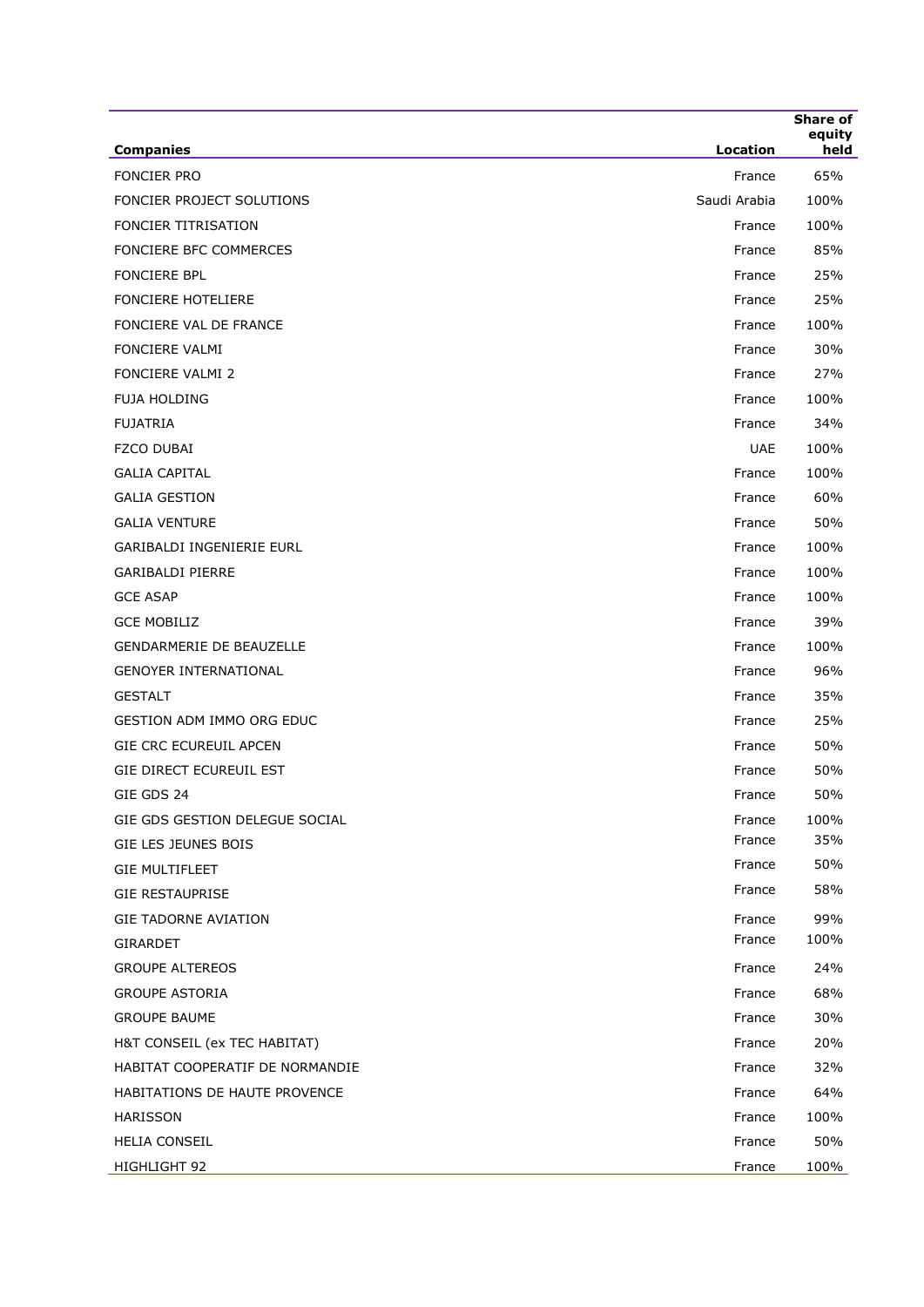| <b>Companies</b>                   | <b>Location</b> | Share of<br>equity<br>held |
|------------------------------------|-----------------|----------------------------|
| HLM BESSEGES ST AMBROIX            | France          | 46%                        |
| HLM DU COTENTIN                    | France          | 63%                        |
| HLM LES CITES CHERBOURGEOISES      | France          | 29%                        |
| HÔTEL DE POLICE STRAS. SCI         | France          | 31%                        |
| HOTELS ET RESIDENCES DEVELOPPEMENT | France          | 50%                        |
| <b>I2F NC NOUMEA</b>               | New Caledonia   | 34%                        |
| IKOR SIPARI                        | France          | 80%                        |
| <b>IMMEPAR</b>                     | France          | 100%                       |
| <b>IMMOBILIERE ADOUR</b>           | France          | 99%                        |
| IMMOBILIERE CHARLEMAGNE SARL       | France          | 100%                       |
| <b>IMMOBILIERE DE L'HERS</b>       | France          | 100%                       |
| IMMOBILIERE FAIDHERBE              | France          | 100%                       |
| IMMOBILIERE FERNAND LEGER          | France          | 100%                       |
| IMMOBILIERE THOYNARD ILE-DE-FRANCE | France          | 100%                       |
| INEE HOLDCO GENERAL YAGUE          | Spain           | 67%                        |
| <b>INEE HOLDCO MUNTANER 270</b>    | Spain           | 39%                        |
| INEE HOLDCO MUNTANER 307           | Spain           | 38%                        |
| INEE HOLDCO PAJARITOS 39           | Spain           | 67%                        |
| <b>INGEPARTICIPATION 1</b>         | France          | 100%                       |
| <b>INGEPARTICIPATION 2</b>         | France          | 100%                       |
| <b>INTER IMMOBILIER</b>            | France          | 49%                        |
| <b>INTERPROMO</b>                  | France          | 100%                       |
| <b>INVEST ALPHA</b>                | France          | 100%                       |
| <b>INVEST DELTA</b>                | France          | 100%                       |
| <b>INVEST GAMMA</b>                | France          | 100%                       |
| INVESTIMA 11 SAS                   | France          | 100%                       |
| INVESTIMA 14                       | France          | 100%                       |
| <b>INVESTIMA 16</b>                | France          | 100%                       |
| <b>INVESTIMA 25</b>                | France          | 100%                       |
| <b>INVESTIMA 26</b>                | France          | 100%                       |
| INVESTIMA 27                       | France          | 100%                       |
| <b>INVESTIMA 28</b>                | France          | 100%                       |
| <b>INVESTIMA 29</b>                | France          | 100%                       |
| <b>INVESTIMA 3</b>                 | France          | 100%                       |
| INVESTIMA 30                       | France          | 100%                       |
| INVESTIMA 31                       | France          | 100%                       |
| INVESTIMA 32                       | France          | 100%                       |
| <b>INVESTIMA 34</b>                | France          | 100%                       |
| <b>INVESTIMA 35</b>                | France          | 100%                       |
| <b>INVESTIMA 5</b>                 | France          | 100%                       |
| INVESTIMA 53 - SAS                 | France          | 100%                       |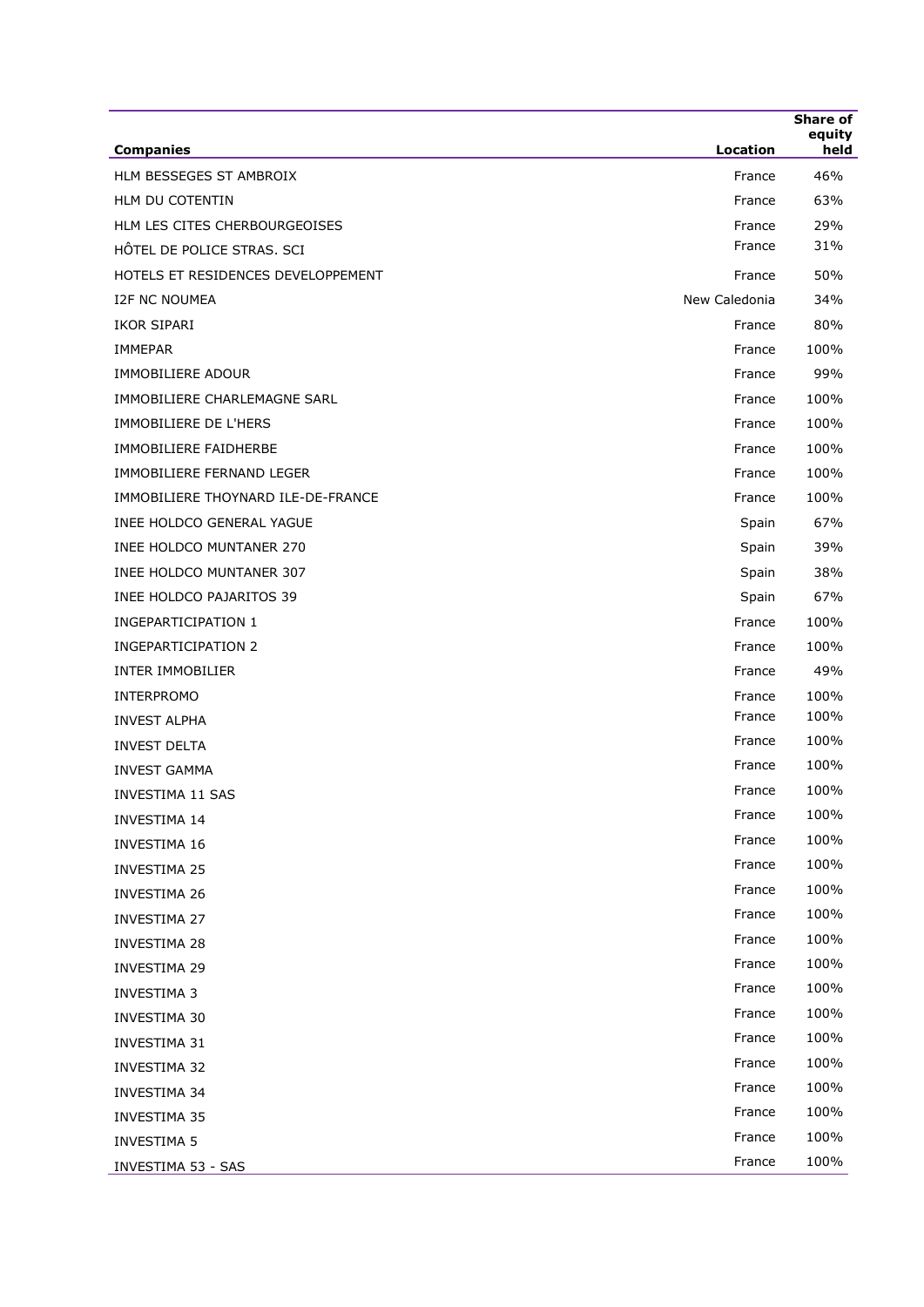|                                             |                   | Share of       |
|---------------------------------------------|-------------------|----------------|
| <b>Companies</b>                            | Location          | equity<br>held |
| <b>INVESTIMA 54 - SAS</b>                   | France            | 100%           |
| <b>INVESTIMA 6 SAS</b>                      | France            | 100%           |
| <b>INVESTIMA 65 - SAS</b>                   | France            | 100%           |
| <b>INVESTIMA 66 - SAS</b>                   | France            | 100%           |
| <b>INVESTIMA 68 - SAS</b>                   | France            | 100%           |
| <b>INVESTIMA 71 - SAS</b>                   | France            | 100%           |
| <b>INVESTIMA 75</b>                         | France            | 100%           |
| <b>INVESTIMA 76</b>                         | France            | 100%           |
| <b>INVESTIMA 77</b>                         | France            | 100%           |
| INVESTISSEMENTS HOTELS 1                    | France            | 100%           |
| <b>IPHIS</b>                                | France            | 100%           |
| IRPAC DEVELOPPEMENT (ex-SA IRPAC)           | France            | 31%            |
| <b>ISIS</b>                                 | France            | 49%            |
| <b>ISSORIA</b>                              | France            | 100%           |
| IXIO                                        | France            | 29%            |
| IXION                                       | France            | 100%           |
| IXIS ALTERNATIVE HOLDING Ltd                | United<br>Kingdom | 100%           |
| JARDINS D'ARCADIE GRASSE (Developer: PICOT) | France            | 55%            |
| <b>JUCA SAS</b>                             | France            | 100%           |
| KATELIJNEINVEST                             | France            | 100%           |
| KIO                                         | France            | 100%           |
| LA CAENNAISE - SOC CAENNAISE DEV IMMOBILIER | France            | 25%            |
| LA CAPELETTE BONNEFOY                       | France            | 20%            |
| LA CHAISE LONGUE                            | France            | 93%            |
| LA CITE JARDINS                             | France            | 49%            |
| LA JALLERE                                  | France            | 100%           |
| LA MAISON POUR TOUS                         | France            | 42%            |
| LAC VALLEY                                  | France            | 50%            |
| LAMIA                                       | France            | 100%           |
| LDEV                                        | France            | 24%            |
| LE 112                                      | France            | 28%            |
| LE B612 PARTICIPATIONS                      | France            | 93%            |
| LE FOYER NORMAND                            | France            | 21%            |
| LE VILLAGE                                  | France            | 20%            |
| LES EDITIONS DE L EPARGNE                   | France            | 92%            |
| LES GROTTES 2013                            | France            | 100%           |
| LES JONCS 19                                | France            | 25%            |
| LINOS                                       | France            | 100%           |
| LOCA CEAN                                   | France            | 100%           |
| LOCAGARE CHARLES DE GAULLE SNC              | France            | 99%            |
| LOGEAL                                      | France            | 77%            |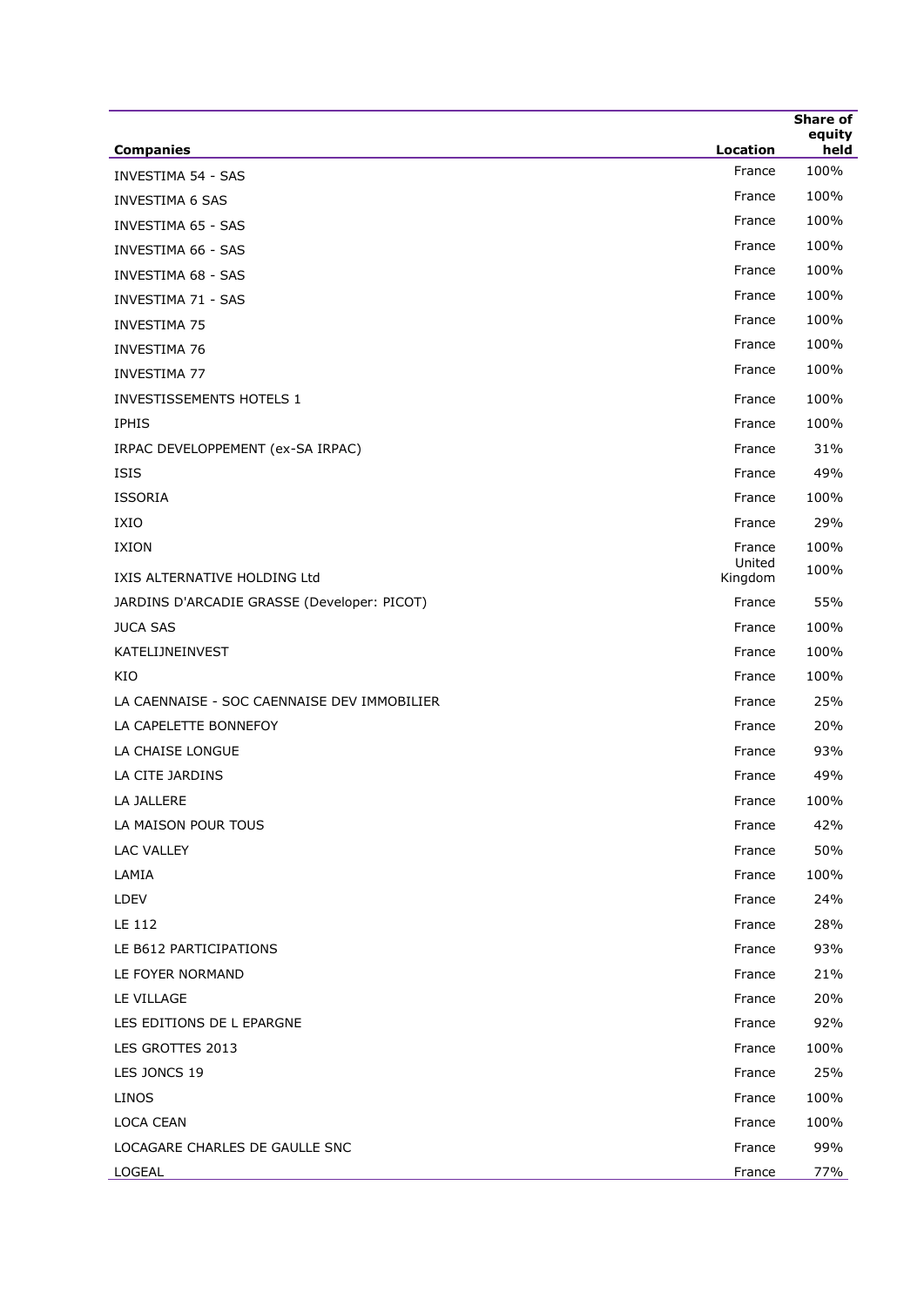|                                       | <b>Location</b>      | <b>Share of</b><br>equity<br>held |
|---------------------------------------|----------------------|-----------------------------------|
| <b>Companies</b>                      |                      |                                   |
| LOIRE CENTRE CAPITAL                  | France               | 75%                               |
| <b>LORGECI SARL</b>                   | France               | 100%                              |
| <b>L'YPERION</b>                      | France<br>France     | 30%<br>100%                       |
| M.C.I                                 | France               | 39%                               |
| MAIKE AUTOMOTIVE                      |                      |                                   |
| ManCo DU GROUPE GENOYER               | France               | 100%                              |
| MEDEE                                 | France               | 100%                              |
| <b>MEDIFON</b>                        | France               | 49%                               |
| MEDITERRANEE IMMOBILIER               | France               | 100%                              |
| MENES                                 | France               | 100%                              |
| MFC PROU-INVESTISSEMENTS              | France               | 49%                               |
| MIDI 2I                               | France               | 99%                               |
| MIDI FONCIERE 4                       | France               | 25%                               |
| MIDIMMO                               | France               | 100%                              |
| MIRABEAU                              | France               | 20%                               |
| MONTJOIE ST DENIS                     | France               | 100%                              |
| NAM AUSTRELITZ 2                      | France               | 100%                              |
| NATELYNE S.A                          | Luxembourg           | 100%                              |
| NATEXIS SERVICOS E INFORMATICOES LTDA | Brazil               | 100%                              |
| NATIXIS CORPORATE SOLUTIONS Ltd       | Ireland              | 100%                              |
| NATIXIS PARTICIPATIONS                | France               | 100%                              |
| NATIXIS SECURITIES SAS                | France               | 100%                              |
| NAXI <sub>3</sub>                     | France               | 21%                               |
| NAXICAP COINVEST I                    | France               | 54%                               |
| NAXICAP COINVEST II                   | France               | 50%                               |
| NAXICAP INVESTMENT OPPORTUNITIES I    | France               | 25%                               |
| <b>NEM INVEST</b>                     | France               | 100%                              |
| <b>NEWTON GESTION</b>                 | France               | 20%                               |
| NEWTON IMMOBILIER                     | France               | 50%                               |
| NICE AVENUE DE FABRON                 | France               | 20%                               |
| NORD OUEST RECOUVREMENT               | France               | 33%                               |
| <b>NORMA GIE</b>                      | France               | 33%                               |
| NORMANDIE FONCIERE                    | France               | 75%                               |
| <b>NOTOS</b>                          | France               | 100%                              |
| <b>NSAVADE</b>                        | France               | 100%                              |
| NYBEQ LLC                             | <b>United States</b> | 100%                              |
| OBER SA                               | France               | 28%                               |
| <b>OCEAN SAS</b>                      | France<br>French     | 27%                               |
| <b>ODF TAHITI</b>                     | Polynesia            | 100%                              |
| ORESTE                                | France               | 100%                              |
| ORION                                 | France               | 100%                              |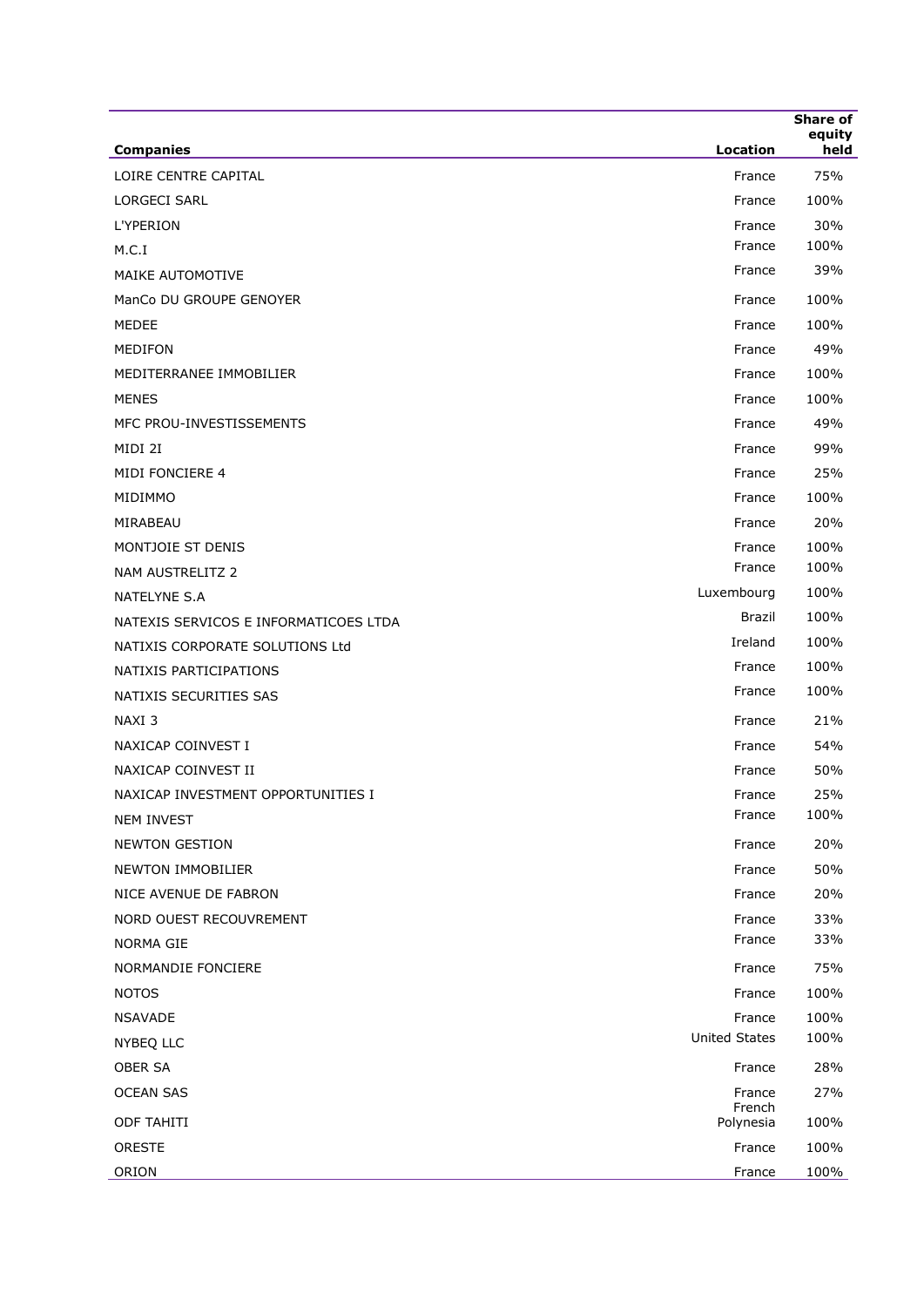| <b>Companies</b>                                | Location             | <b>Share of</b><br>equity<br>held |
|-------------------------------------------------|----------------------|-----------------------------------|
| <b>OTOS</b>                                     | France               | 100%                              |
| <b>OUEST INGENIERIE FINANCIERE</b>              | France               | 50%                               |
| P/FACTORY                                       | France               | 51%                               |
| PACT D INDRE ET LOIRE                           | France               | 27%                               |
| PAKOUSI SNC                                     | France               | 50%                               |
| <b>PALES</b><br>PANDA FINTECH Inc., DOVER (USA) | France<br><b>USA</b> | 100%<br>50%                       |
| PARKING CHARLES DE GAULLE SNC                   | France               | 49%                               |
| PARKING DE LA POTERNE                           | France               | 26%                               |
| <b>PARTECIS</b>                                 | France               | 50%                               |
| PAS DE CALAIS ACTIF (EX GIP INSER ACTION 62)    | France               | 23%                               |
| PASSAGE DE L'ARSENAL                            | France               | 100%                              |
| PATRIMONIALE DE BASTIA                          | France               | 41%                               |
| <b>PELIAS</b>                                   | France               | 100%                              |
| PERIWAY GROUP SA                                | France               | 29%                               |
| PESARO 1                                        | France               | 100%                              |
| PESARO <sub>2</sub>                             | France               | 100%                              |
| PESARO 3                                        | France               | 100%                              |
| PESARO 4                                        | France               | 100%                              |
| PESARO 5                                        | France               | 100%                              |
| PHOENIX 1 SAS                                   | France               | 100%                              |
| PHOENIX 2 SAS                                   | France               | 100%                              |
| PHOENIX 3 SAS                                   | France               | 100%                              |
| PHOENIX 4 SAS                                   | France               | 100%                              |
| PIAL 31                                         | France               | 100%                              |
| PICARDIE CAPITAL                                | France               | 37%                               |
| PICARDIE FONCIERE                               | France               | 100%                              |
| PICARDIE INVESTISSEMENT                         | France               | 28%                               |
| PICARDIE INVESTISSEMENT GESTION                 | France               | 22%                               |
| PICARDIE MARITIME HABITAT                       | France               | 46%                               |
| PICARDIE MEZZANINE                              | France               | 100%                              |
| PIL NEWCO                                       | France               | 23%                               |
| PLUZIX SAS                                      | France               | 85%                               |
| PORT ADHOC                                      | France               | 21%                               |
| PRESQU' ILE DU PORT                             | France               | 30%                               |
| PRIAM                                           | France               | 100%                              |
| PRIMAVERIS                                      | France               | 28%                               |
| PROCIVIS LIMOUSIN 732726                        | France               | 23%                               |
| PROCIVIS TOULOUSE PYRENEES                      | France               | 20%                               |
| PROENCIA                                        | France               | 55%                               |
| PROMOLOGIS                                      | France               | 45%                               |
| PROXIPACA FINANCE                               | France               | 40%                               |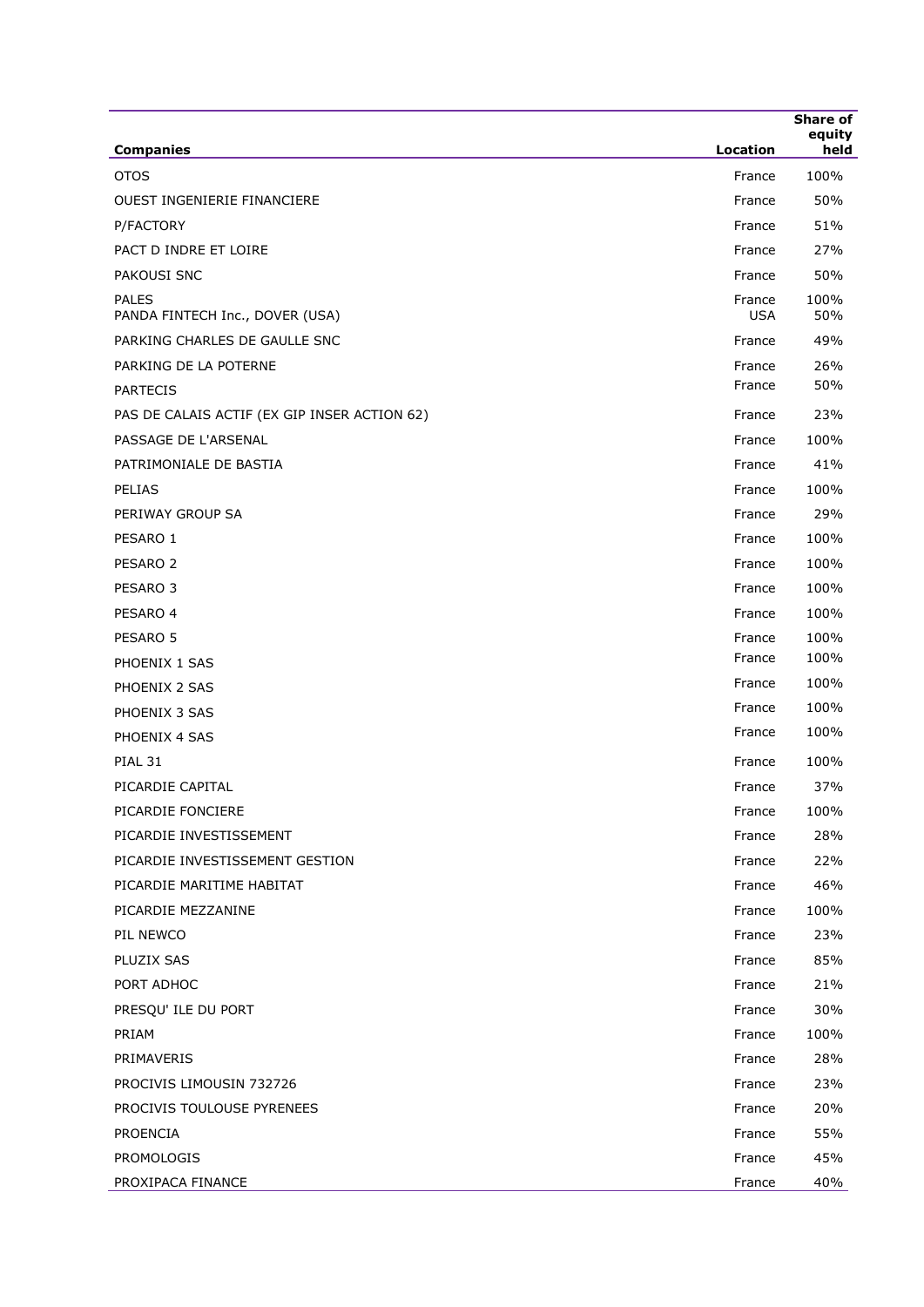| <b>Companies</b>                                         | Location      | <b>Share of</b><br>equity<br>held |
|----------------------------------------------------------|---------------|-----------------------------------|
| <b>PYRENEES</b>                                          | France        | 99%                               |
| QUARTUS                                                  | France        | 42%                               |
| <b>RAS CONCEPT</b>                                       | France        | 22%                               |
| REACOMEX                                                 | Luxembourg    | 100%                              |
| <b>RECM SARL</b>                                         | Luxembourg    | 100%                              |
| <b>RECOURS</b>                                           | Morocco       | 35%                               |
| REGAMAR SA                                               | France        | 100%                              |
| <b>REMUS</b>                                             | France        | 100%                              |
| <b>REVANCHE</b>                                          | France        | 23%                               |
| <b>REWORK PLACE SAS</b>                                  | France        | 100%                              |
| RHÔNE ALPES PME GESTION                                  | France        | 41%                               |
| RHONE-ALPES CREATION II                                  | France        | 24%                               |
| <b>RMP</b>                                               | France        | 32%                               |
| SA D'H.L.M. LOGI-EST                                     | France        | 55%                               |
| SA DU HAINAUT (SIGH - SOCIETE IMMOBILIERE GRAND HAINAUT) | France        | 35%                               |
| SA HLM DU BEAUVAISIS                                     | France        | 29%                               |
| SA MANCELLE D'HABITATION                                 | France        | 58%                               |
| SA PAYS DE LOIRE DEVELOPPEMENT                           | France        | 26%                               |
| SA REGIONALE HLM de Lyon                                 | France        | 80%                               |
| SA VICTORIA KEYS                                         | France        | 24%                               |
| <b>SACI MORBIHAN</b>                                     | France        | 24%                               |
| SACICAP du CALVADOS / PROCIVIS CALVADOS                  | France        | 23%                               |
| SACICAP SUD CHAMPAGNE                                    | France        | 38%                               |
| <b>SACOGA</b>                                            | France        | 40%                               |
| SAEM AERONAUTIQUE DES ILES                               | France        | 29%                               |
| SAEM SOCIETE TERVILLOISE AMENAGEMENT FONCIER             | France        | 30%                               |
| SAEML CÔTE OCEANNIENNE                                   | New Caledonia | 32%                               |
| SAEML ESPACE DE L'OUEST                                  | New Caledonia | 32%                               |
| SAEML GRAND NORD OCEANIENNE                              | New Caledonia | 32%                               |
| SAEML SUD MINIER                                         | New Caledonia | 32%                               |
| SAGEST                                                   | France        | 49%                               |
| SAGIM (SOC AMENAGEMENT ET GESTION IMMOB)                 | France        | 22%                               |
| SAINT EXUPERY MONTAUDRAN                                 | France        | 50%                               |
| SAINT NAZAIRE OCEANIS                                    | France        | 100%                              |
| SALABRU BOURRAN                                          | France        | 100%                              |
| SAMENAR                                                  | France        | 39%                               |
| SAPAS INVESTMENTS BV                                     | Netherlands   | 100%                              |
| SARL JEUNESSE IMMOBILIER                                 | France        | 100%                              |
| SARL LA BUZINE                                           | France        | 51%                               |
| SARL MONETIQUE BANQUE SERVICE                            | France        | 100%                              |
| SARL VALMANTE MICHELET                                   | France        | 55%                               |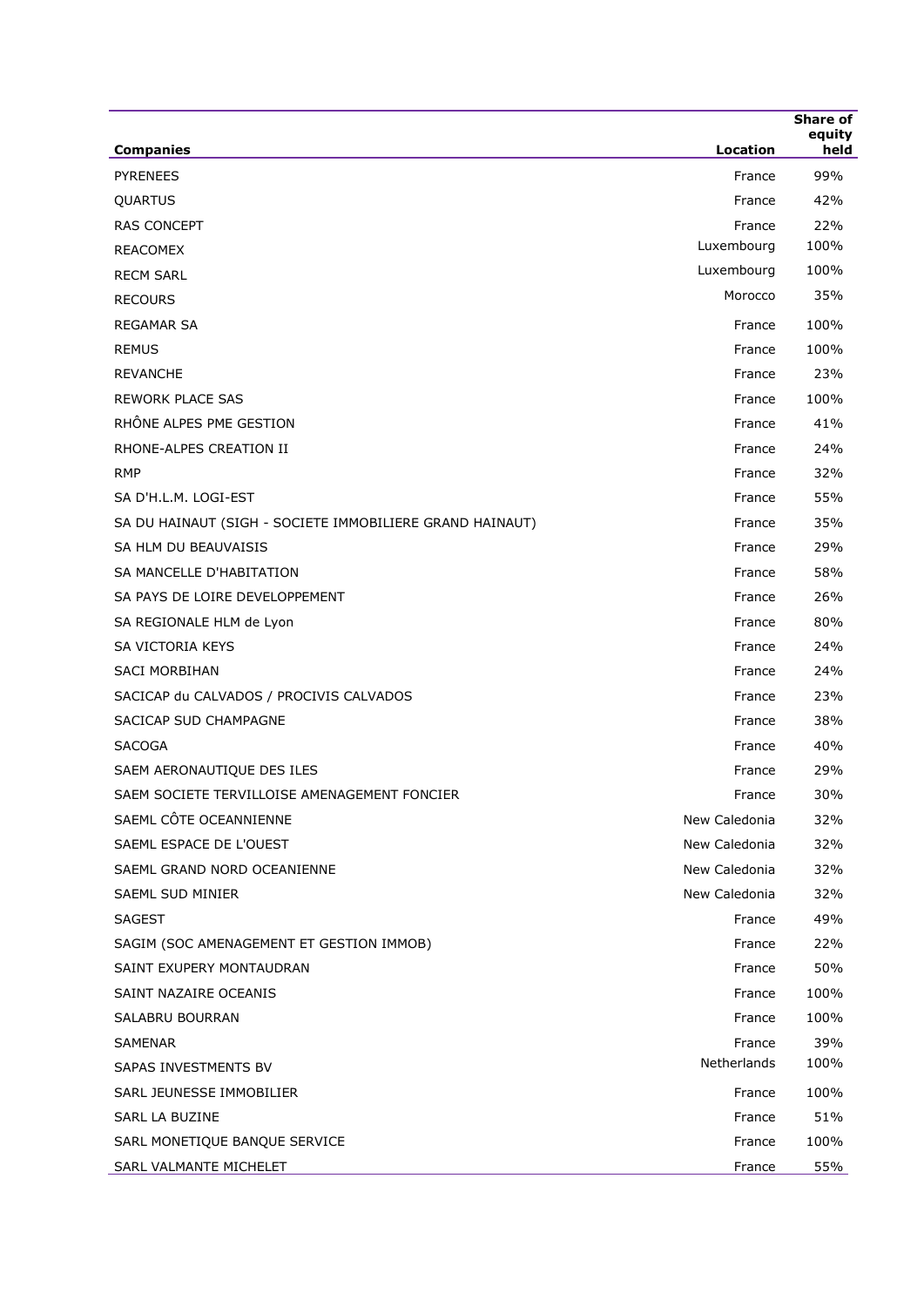| <b>Companies</b>                            | Location      | Share of<br>equity<br>held |
|---------------------------------------------|---------------|----------------------------|
| <b>SAS BOLIVAR</b>                          | France        | 80%                        |
| SAS CARDINAL AMENAGEMENT                    | France        | 25%                        |
| SAS CATHEDRALE SAINTE MARIE LA MAJEURE      | France        | 100%                       |
| <b>SAS CEBPL LOCATRANS</b>                  | France        | 100%                       |
| SAS DU MONT DE COURMELLES                   | France        | 51%                        |
| SAS ECUREUIL LES VOUTES DE LA MAJOR         | France        | 70%                        |
| SAS EDIFIS                                  | France        | 33%                        |
| <b>SAS FABERT</b>                           | France        | 21%                        |
| <b>SAS FINANCE</b>                          | France        | 100%                       |
| SAS FONCIERE BPL                            | France        | 75%                        |
| SAS FONCIERE CARDINAL                       | France        | 25%                        |
| SAS FONCIERE HOTELIERE DES ALPES            | France        | 25%                        |
| SAS FONCIERE VALMI                          | France        | 20%                        |
| <b>SAS HELIA</b>                            | France        | 50%                        |
| SAS ILE DIE                                 | France        | 95%                        |
| SAS IMMOBILIERE RIMBAUD (CELCA IMMOBILIER)  | France        | 100%                       |
| SAS LES BOIS DU NORD 2017                   | New Caledonia | 50%                        |
| SAS LIMOUSIN DEVELOPPEMENT                  | France        | 49%                        |
| SAS LOIRE CENTRE IMMO                       | France        | 100%                       |
| SAS MEDIATOUR (EAV)                         | France        | 20%                        |
| <b>SAS MONTMARTRE 1</b>                     | France        | 100%                       |
| SAS PATRIMONIALE DE LA MARNE                | France        | 21%                        |
| SAS PATRIMONIALE DES ARDENNES               | France        | 25%                        |
| SAS PATRIMONIALE SEBL (SAS LORRAINE IMMO)   | France        | 25%                        |
| SAS S.S.I.M                                 | France        | 25%                        |
| <b>SAS SAINT HUBERT</b>                     | France        | 100%                       |
| <b>SAS SILLON TERTIAIRE</b>                 | France        | 35%                        |
| SAS SODERO GESTION                          | France        | 100%                       |
| <b>SAS TERRES AUSTRALES</b>                 | France        | 51%                        |
| <b>SAS THIERS</b>                           | France        | 28%                        |
| SASU BPLI Bretagne Pays de Loire Immobilier | France        | 100%                       |
| SASU IMMOB NORD FRANCE EU                   | France        | 100%                       |
| SATECO EXECUTIVES                           | France        | 45%                        |
| <b>SATECO PREFERENCE</b>                    | France        | 45%                        |
| SAXIM 72                                    | France        | 49%                        |
| SC MD INVEST 2017                           | New Caledonia | 50%                        |
| <b>SC NATEXPAR</b>                          | France        | 100%                       |
| SC NORD INVESTISSEMENTS 2011                | New Caledonia | 42%                        |
| SC NORD INVESTISSEMENTS 2012                | New Caledonia | 60%                        |
| SC NORD INVESTISSEMENTS 2013                | New Caledonia | 63%                        |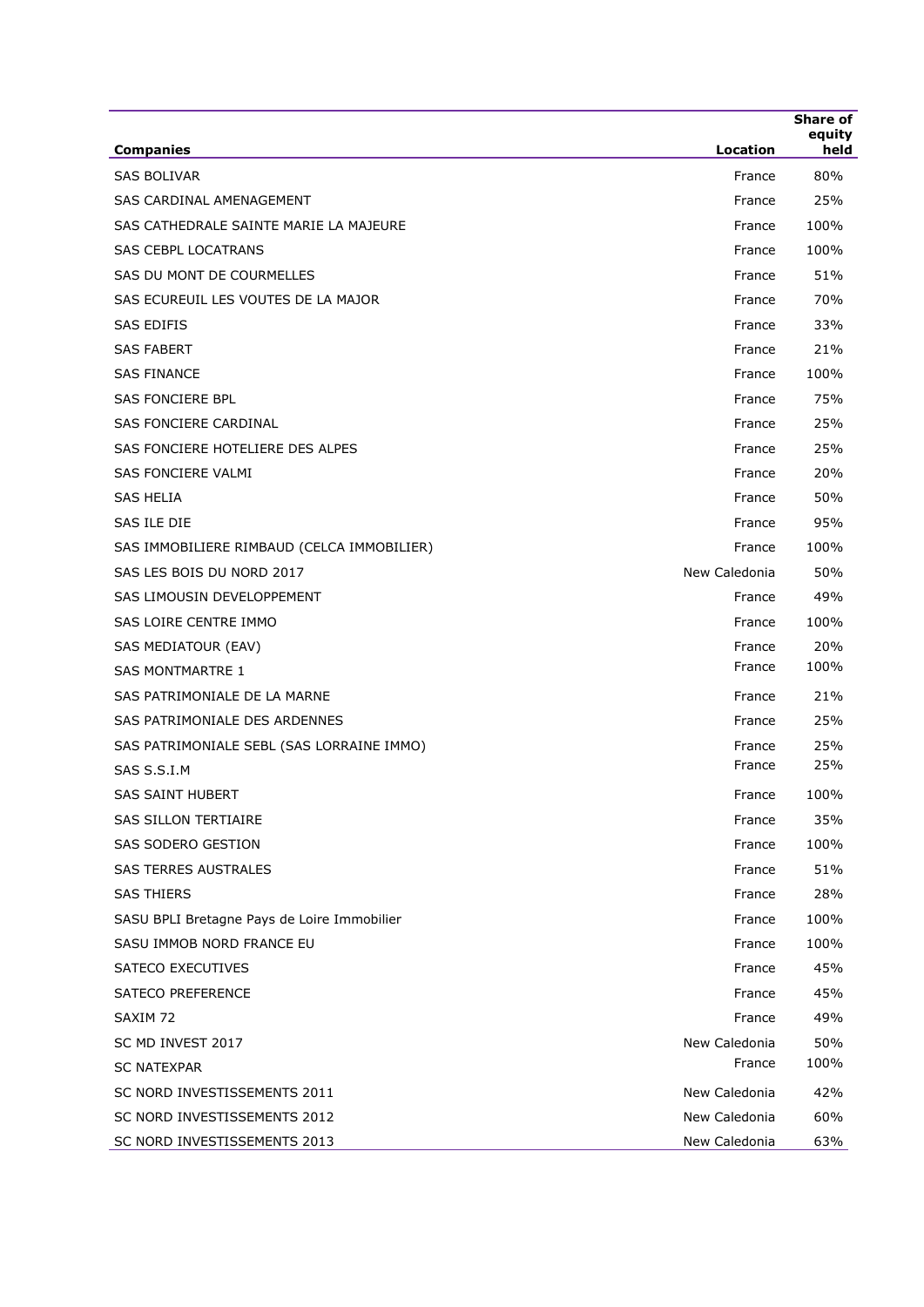| <b>Companies</b>                          | Location      | Share of<br>equity<br>held |
|-------------------------------------------|---------------|----------------------------|
| SC NORD INVESTISSEMENTS 2014              | New Caledonia | 20%                        |
| SC NORD INVESTISSEMENTS 2015              | New Caledonia | 25%                        |
| SC NORD PARTICIPATION 2009                | New Caledonia | 22%                        |
| SC NORD PARTICIPATION 2010                | New Caledonia | 30%                        |
| <b>SCCMM</b>                              | France        | 27%                        |
| <b>SCCV 12 RUE BLATIN</b>                 | France        | 50%                        |
| <b>SCCV CŒUR GARONNE</b>                  | France        | 40%                        |
| <b>SCCV DES ALLEES</b>                    | France        | 33%                        |
| <b>SCCVI INTERCON</b>                     | France        | 30%                        |
| <b>SCEPIA</b>                             | France        | 100%                       |
| SCF DE L'ECUREUIL DE PY ET DE ROTJA       | France        | 100%                       |
| SCHEFFER REAL ESTATE                      | France        | 100%                       |
| <b>SCI NOYELLE</b>                        | France        | 81%                        |
| <b>SCI 12 CANEBIERE</b>                   | France        | 100%                       |
| <b>SCI ALCYONE</b>                        | France        | 100%                       |
| SCI AVENUE WILLY BRANDT                   | France        | 100%                       |
| <b>SCI BASE</b>                           | France        | 21%                        |
| SCI BR1                                   | France        | 100%                       |
| <b>SCI CAMPUS BLAGNAC</b>                 | France        | 27%                        |
| <b>SCI CARBUROTAU</b>                     | France        | 41%                        |
| <b>SCI CARRERA</b>                        | France        | 50%                        |
| <b>SCI CEFCL</b>                          | France        | 55%                        |
| <b>SCI CENTRE AFFAIRES OUEST</b>          | France        | 80%                        |
| <b>SCI CHATEAU-REMPARTS</b>               | France        | 100%                       |
| <b>SCI COMELIA</b>                        | France        | 100%                       |
| SCI CONSTRUCTION VENTE                    | France        | <b>NC</b>                  |
| <b>SCI COROT</b>                          | France        | 100%                       |
| <b>SCI D'ATHENES</b>                      | France        | 100%                       |
| SCI DE LA CAISSE D'EPARGNE SEDAN VOUZIERS | France        | 100%                       |
| SCI DE LA COOPERATION MARITIME            | France        | 84%                        |
| SCI DE LA CROIX BLANCHE                   | France        | 25%                        |
| <b>SCI DURANDY</b>                        | France        | 25%                        |
| SCI ECUREUIL COEUR MEDITERRANEE           | France        | 100%                       |
| <b>SCI EINSTEIN</b>                       | France        | 60%                        |
| <b>SCI ESGAR</b>                          | France        | 100%                       |
| <b>SCI FLORETTE</b>                       | France        | 30%                        |
| <b>SCI FONCIERE 2</b>                     | France        | 100%                       |
| SCI FONCIERE DES COMMERCES                | France        | 100%                       |
| SCI FRANCOIS DE CUREL                     | France        | 100%                       |
| SCI GCII                                  | France        | 35%                        |
| <b>SCI GESPAR</b>                         | France        | 50%                        |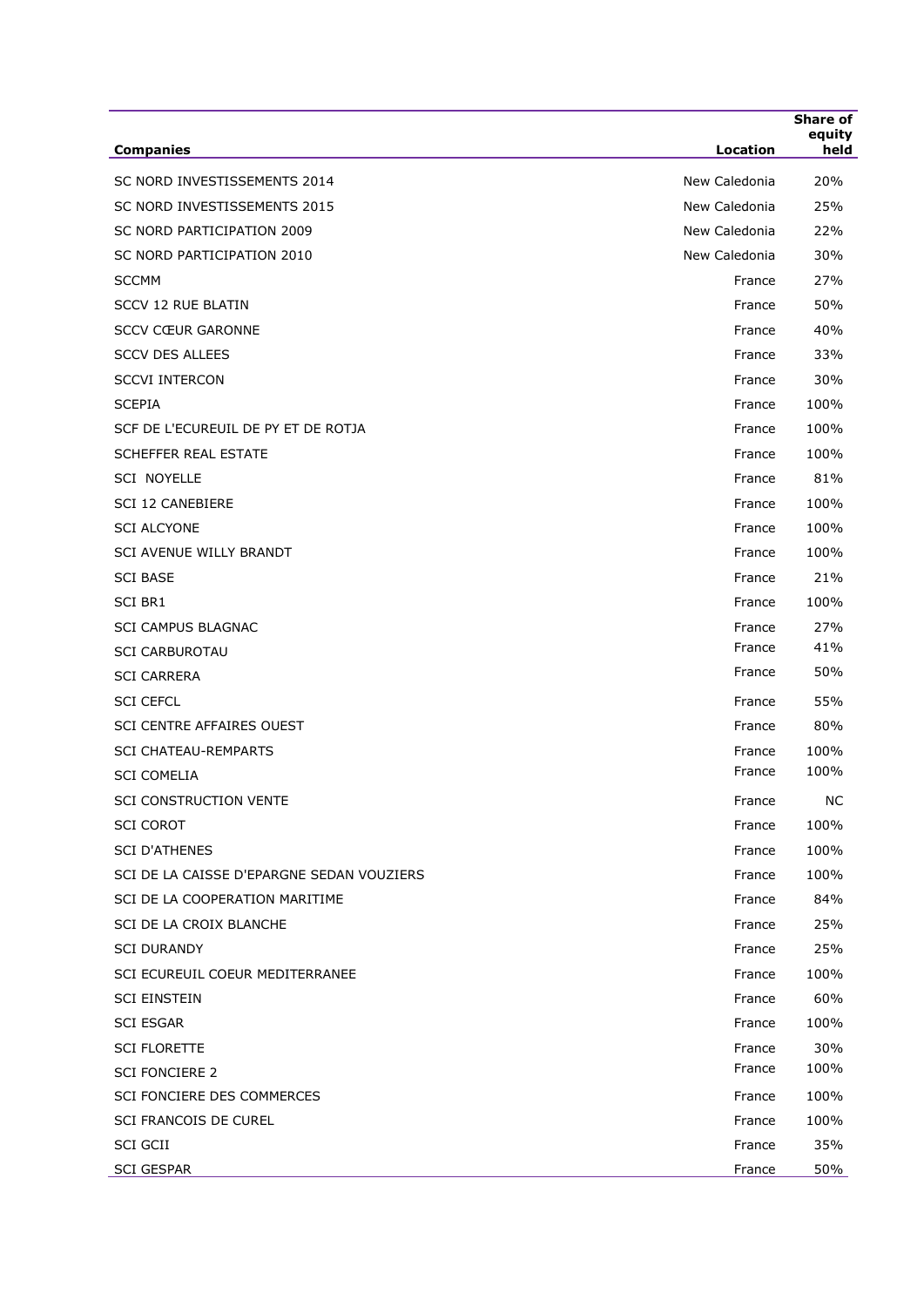| <b>Companies</b>                                                      | Location         | Share of<br>equity<br>held |
|-----------------------------------------------------------------------|------------------|----------------------------|
| <b>SCI GOELETTE</b>                                                   | France           | 30%                        |
| <b>SCI GRANDS CRUD</b>                                                | France           | 27%                        |
| <b>SCI HAZEBROUCK LIBERTE</b><br>SCI HÔTEL DE POLICE                  | France<br>France | 100%<br>50%                |
| <b>SCI IMBP</b>                                                       | France           | 100%                       |
| <b>SCI LA MARQUELLE</b>                                               | France           | 49%                        |
| SCI LAVOISIER ECUREUIL                                                | France           | 32%                        |
| <b>SCI LC AZUR</b>                                                    | France           | 99%                        |
| <b>SCI LE CANOPEE</b>                                                 | France           | 50%                        |
| <b>SCI LE SOLEIL</b>                                                  | France           | 100%                       |
| SCI LES MAISONS D AMONT                                               | France           | 90%                        |
| <b>SCI LES PINSONS</b>                                                | France           | 49%                        |
| <b>SCI LES SAULES</b>                                                 | France           | 100%                       |
| <b>SCI LMS</b>                                                        | France           | 25%                        |
| <b>SCI LMS MAGENTA</b>                                                | France           | 25%                        |
| SCI LOTISSEMENT DES FLEURS                                            | France           | 30%                        |
| <b>SCI MARCEL PAUL ECUREUIL</b>                                       | France           | 32%                        |
| <b>SCI MAZARIN</b>                                                    | France           | 100%                       |
| <b>SCI MONTJOIE</b>                                                   | France           | 90%                        |
| <b>SCI MONTORGUEIL</b>                                                | France           | 100%                       |
| <b>SCI PALAIS AZUR</b>                                                | France           | 30%                        |
| SCI PEULPLIERS LESQUIN                                                | France           | 100%                       |
| SCI PHILIPPE LE BON                                                   | France           | 71%                        |
| SCI RESIDENCE LE CLOS DU BELEM (in the process of liquidation)        | France           | 100%                       |
| <b>SCI RESIDENCES ECUREUIL</b>                                        | France           | 100%                       |
| SCI RUE DE LA VALLEE                                                  | France           | 51%                        |
| SCI RUE DE L'HOTEL DE VILLE (CHV CHALONS)                             | France           | 25%                        |
| <b>SCI RUE HEGEL</b>                                                  | France           | 100%                       |
| <b>SCI ST JACQUES</b>                                                 | France           | 100%                       |
| <b>SCI TEMIS CENTER</b>                                               | France           | 90%                        |
| <b>SCI TERTIEL</b>                                                    | France           | 25%                        |
| <b>SCI TILLEROYES</b>                                                 | France           | 90%                        |
| <b>SCI TLM</b>                                                        | France           | 33%                        |
| SCI TREVINS IMMOBILIER                                                | France           | 29%                        |
| <b>SCI VELRI</b>                                                      | France           | 49%                        |
| SCI VILLA JOSEPH FAURE                                                | France           | 30%                        |
| <b>SCI VIRGINIA</b>                                                   | France           | 35%                        |
| SCIENTIPOLE CAPITAL                                                   | France           | 38%                        |
| SCMC (SCTE DE CAUTION MUTUELLE CORSE POUR LE COMMERCE ET L'INDUSTRIE) | France           | 30%                        |
| SCOP DE PRODUCTION DES ALPES DE HAUTE PROVENCE                        | France           | 67%                        |
| SCP ILES 2012                                                         | New Caledonia    | 22%                        |
| SCP ILES 2013                                                         | New Caledonia    | 40%                        |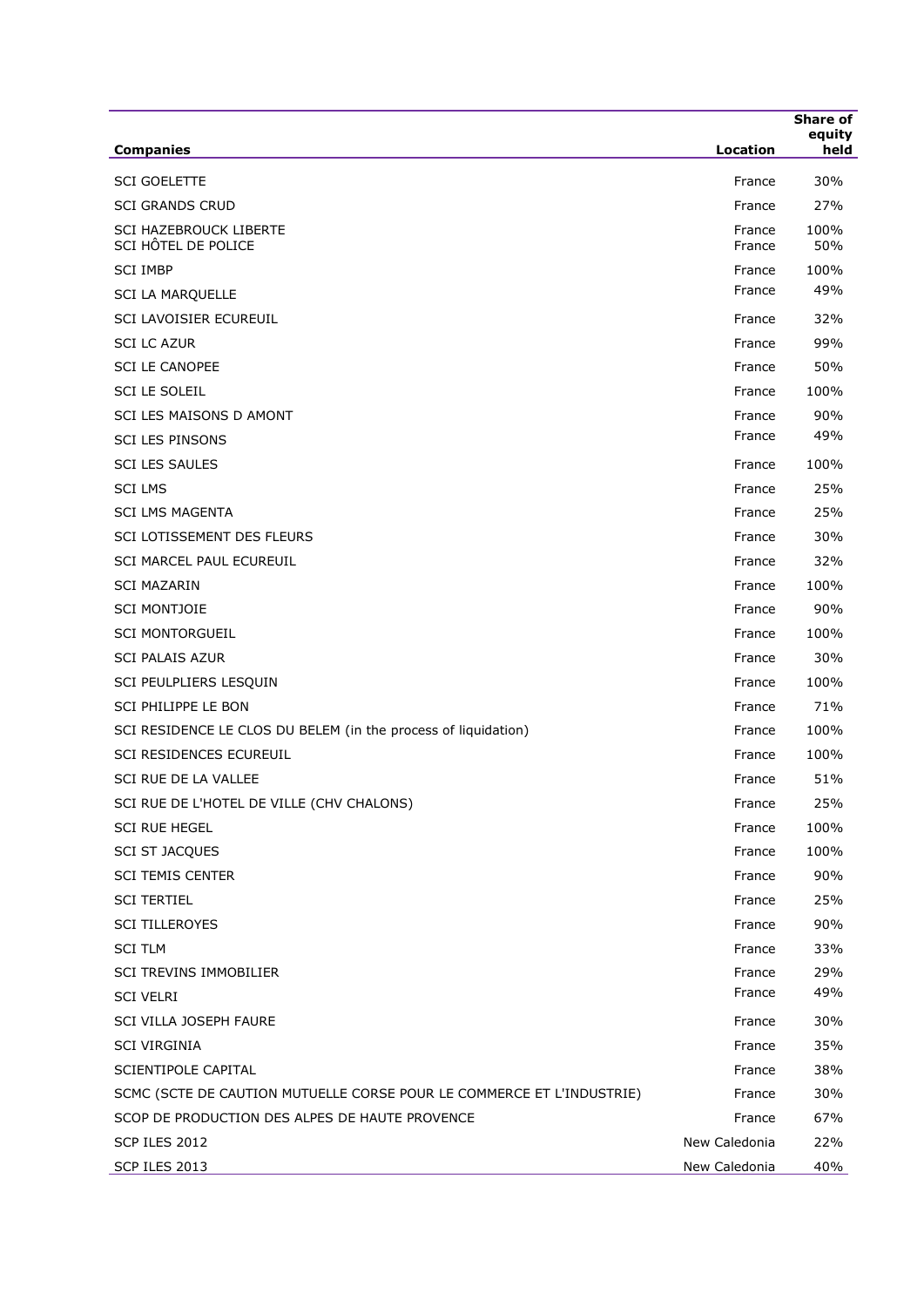|                                                    |                                  | <b>Share of</b><br>equity |
|----------------------------------------------------|----------------------------------|---------------------------|
| <b>Companies</b><br><b>SCP ILES 2015</b>           | <b>Location</b><br>New Caledonia | held<br>20%               |
|                                                    |                                  |                           |
| SCP ILES 2016                                      | New Caledonia                    | 30%                       |
| SCP ILES 2017                                      | New Caledonia                    | 34%                       |
| SCP NC INVEST 2013 I                               | New Caledonia                    | 29%                       |
| SCP NC INVEST VII "SUD part 2014"                  | New Caledonia                    | 27%                       |
| <b>SCP SUD 2011</b>                                | New Caledonia                    | 70%                       |
| <b>SCP SUD 2012</b>                                | New Caledonia                    | 67%                       |
| <b>SCP SUD 2013</b>                                | New Caledonia                    | 67%                       |
| <b>SCP SUD 2015</b>                                | New Caledonia                    | 60%                       |
| <b>SCR PROVENCALE ET CORSE</b>                     | France                           | 100%                      |
| SDH CONSTRUCTEUR                                   | France                           | 64%                       |
| SEFEA - SOCIETE EUROP FINANCE ETHNIQUE ALTERNATIVE | Italy                            | 57%                       |
| SEM GESTION MAISON ACCUEIL ST ODILON               | France                           | 31%                       |
| SEMINOR - SAEM IMMOBILIERE DE NORMANDIE            | France                           | 25%                       |
| SEP NEDIM - CHATEAU REMPARTS                       | France                           | 33%                       |
| SEPAMAIL.EU                                        | France                           | 20%                       |
| SERENIPAY                                          | France                           | 55%                       |
| SERIMATEC DEVELOPPEMENT                            | France                           | 25%                       |
| <b>SETS</b>                                        | France                           | 100%                      |
| <b>SILENE</b>                                      | France                           | 100%                      |
| SILET <sub>1</sub>                                 | France                           | 39%                       |
| SILET <sub>2</sub>                                 | France                           | 30%                       |
| <b>SILR 12</b>                                     | France                           | 100%                      |
| <b>SILR 13</b>                                     | France                           | 100%                      |
| <b>SILR 14</b>                                     | France                           | 100%                      |
| <b>SILR 15</b>                                     | France                           | 100%                      |
| <b>SILR 16</b>                                     | France                           | 100%                      |
| <b>SILR 17</b>                                     | France                           | 100%                      |
| <b>SILR 18</b>                                     | France                           | 100%                      |
| <b>SILR 19</b>                                     | France                           | 100%                      |
| SILR 2                                             | France                           | 100%                      |
| SILR 3                                             | France                           | 100%                      |
|                                                    |                                  | 100%                      |
| SILR 4                                             | France                           |                           |
| SILR <sub>5</sub>                                  | France                           | 100%                      |
| SILR 6                                             | France                           | 67%                       |
| SILR 6                                             | France                           | 33%                       |
| SILR <sub>7</sub>                                  | France                           | 33%                       |
| SILR 8                                             | France                           | 33%                       |
| SILR 9                                             | France                           | 50%                       |
| SILR SAS INVESTISSEMENT L.R.                       | France                           | 100%                      |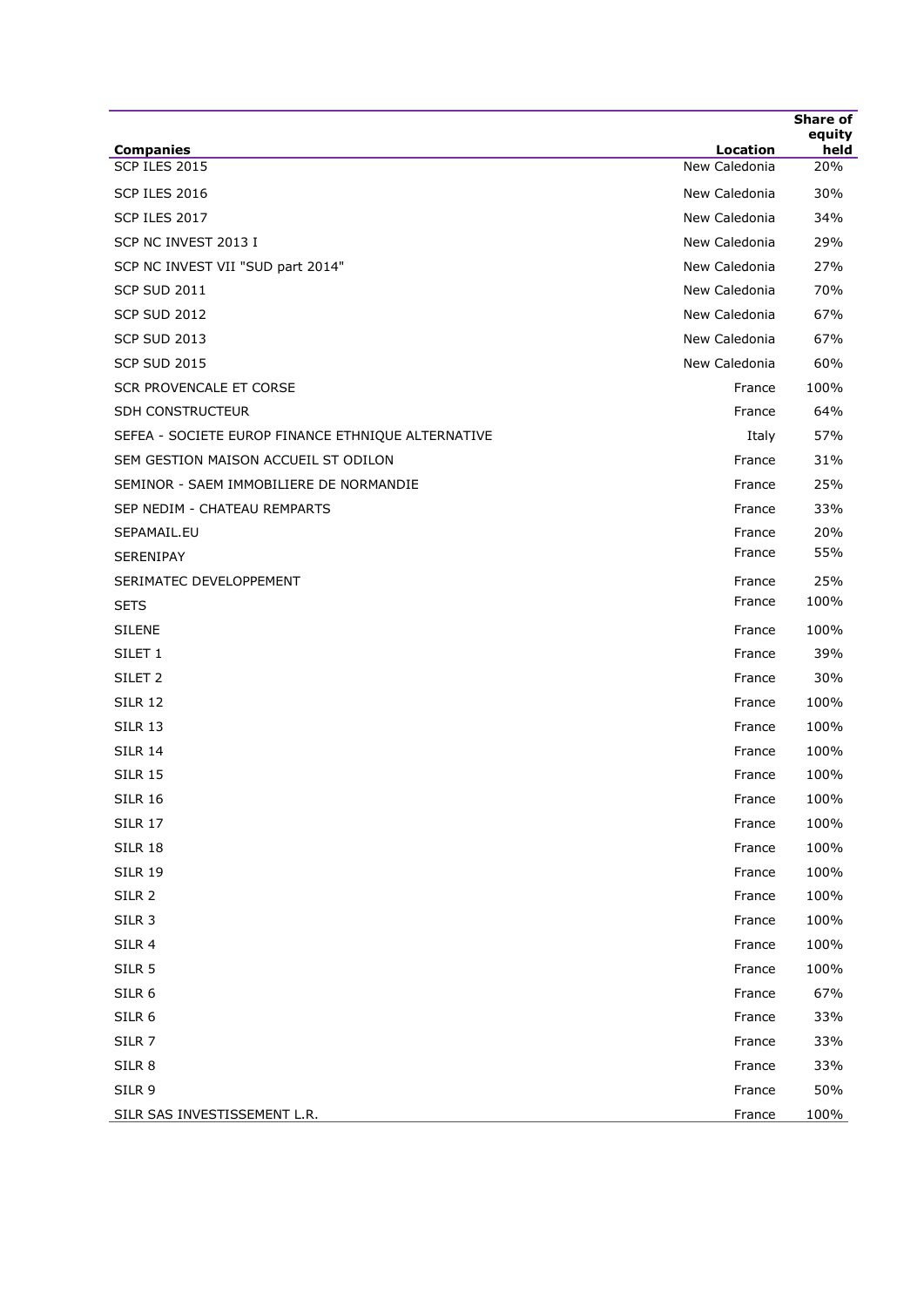| <b>Companies</b>                                                                                                                  | Location            | <b>Share of</b><br>equity<br>held |
|-----------------------------------------------------------------------------------------------------------------------------------|---------------------|-----------------------------------|
|                                                                                                                                   |                     |                                   |
| <b>SINENOVE</b>                                                                                                                   | France              | 40%                               |
| SIPARI VELIZY                                                                                                                     | France              | 100%                              |
| SIRIUS sas                                                                                                                        | France              | 46%                               |
| SIRKA SNC                                                                                                                         | France<br>France    | 99%<br>33%                        |
| SLIB (SERVICES Logiciels d'Intégration Boursière)                                                                                 |                     |                                   |
| <b>SLP</b>                                                                                                                        | France              | 100%                              |
| SOC HABITATIONS LOYER MODERE REUNION (SHLMR)                                                                                      | France              | 42%                               |
| SOCFIM TRANSACTIONS                                                                                                               | France              | 99%                               |
| SOCIETE ANOMYME D'HABITATION A LOYER MODERE DE L OISE                                                                             | France              | 27%                               |
| SOCIETE CIVILE IMMOBILIERE DE LA VISION                                                                                           | France              | 25%                               |
| SOCIETE DE PARTICIPATION DU PONT ROUGE                                                                                            | France              | 25%                               |
| SOCIETE IMMOBILIERE PICARDE                                                                                                       | France              | 27%                               |
| SOCIETE PARISIENNE DU NOUVEL ARSENAL                                                                                              | France              | 21%                               |
| SODINEUF HABITAT NORMAND                                                                                                          | France              | 49%                               |
| <b>SOFARI</b>                                                                                                                     | France              | 100%                              |
| SOFIMAC PARTNERS SA                                                                                                               | France              | 25%                               |
| SOFINIMMO                                                                                                                         | France              | 50%                               |
| SOFIPAR LOGEMENT<br>SOISSONNAISE D'HABITAT SAIEM (SOCIETE ANONYME IMMOBILIERE D ECONOMIE<br>MIXTE DE L AGGLOMERATION DE SOISSONS) | France<br>France    | 85%<br>22%                        |
| SOISSSONNAISE HABITAT (SAIEMCAS)                                                                                                  | France              | 22%                               |
| SOLAR PROJECT BIPV 1                                                                                                              |                     | 63%                               |
| SOLAR PROJECT CPV                                                                                                                 | France              | 90%                               |
|                                                                                                                                   | France<br>Australia | 47%                               |
| <b>SORENCO</b>                                                                                                                    |                     |                                   |
| <b>SOREPAR</b>                                                                                                                    | France              | 100%                              |
| SORIDEC                                                                                                                           | France              | 43%                               |
| SORIDEC <sub>2</sub>                                                                                                              | France              | 24%                               |
| <b>SOTEL</b>                                                                                                                      | France<br>France    | 21%<br>100%                       |
| <b>SPAFIC</b>                                                                                                                     |                     |                                   |
| <b>SPN SAS</b>                                                                                                                    | France              | 29%                               |
| STAM INVEST II                                                                                                                    | France              | 90%                               |
| STE AUXILIAIRE IMMOBILIER                                                                                                         | France              | 100%                              |
| <b>STE CENTRALE CMM</b>                                                                                                           | France              | 35%                               |
| STE H.L.M DU DEPARTEMENT                                                                                                          | France              | 27%                               |
| STE IMMOBILIERE D'INVESTISSEMENT                                                                                                  | France              | 100%                              |
| STE IMMOBILIERE PICARDIE                                                                                                          | France              | <b>NC</b>                         |
| STUART COMMERCIAL                                                                                                                 | France              | 34%                               |
| T2SA                                                                                                                              | Cameroon            | 100%                              |
| T2SOM                                                                                                                             | France              | 49%                               |
| TECHNOLOGY SHARED SERVICES AFRICA                                                                                                 | Cameroon            | 65%                               |
| TECHNOLOGY SHARED SERVICES MEDITERRANEE                                                                                           | Tunisia             | 80%                               |
| TECHNOLOGY SHARED SERVICES OUTRE-MER                                                                                              | France              | 51%                               |
| TECHNOLOGY SHARED SERVICES PACIFIQUE                                                                                              | New Caledonia       | 52%                               |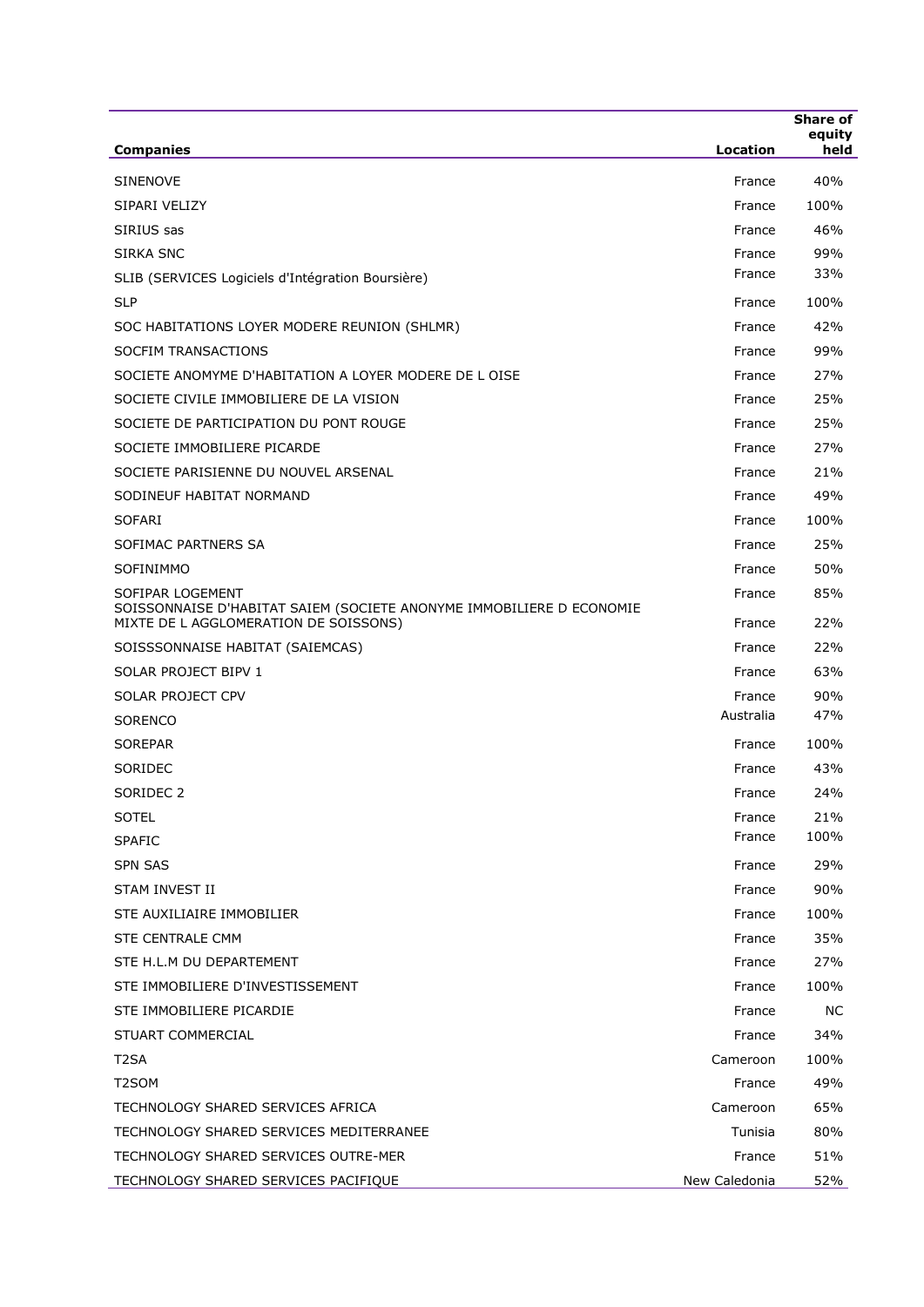|                              |            | Share of       |
|------------------------------|------------|----------------|
| <b>Companies</b>             | Location   | equity<br>held |
| <b>TENES</b>                 | France     | 100%           |
| <b>TENESOL LOCATION 3</b>    | France     | 100%           |
| <b>TENESOL LOCATION 4</b>    | France     | 100%           |
| <b>TENESOL LOCATION 5</b>    | France     | 100%           |
| <b>TENESOL LOCATION 6</b>    | France     | 100%           |
| <b>TENESOL LOCATION 7</b>    | France     | 100%           |
| TERMINAL CEREALIER PORT R    | France     | 31%            |
| <b>TERRALIA</b>              | France     | 61%            |
| <b>TERTIUM SAS</b>           | France     | 62%            |
| THE CAMP I                   | France     | 33%            |
| <b>THIERS</b>                | France     | 23%            |
| <b>TIBURTINA</b>             | Italy      | 100%           |
| TITRES-CADEAUX               | France     | 50%            |
| TOFINSO INVESTISSEMENT       | France     | 100%           |
| <b>TOUCAN</b>                | France     | 100%           |
| <b>TOURAINE LOGEMENT ESH</b> | France     | 52%            |
| <b>TRESOR REPUBLIQUE</b>     | France     | 100%           |
| UNITED PARTNERSHIP           | France     | 50%            |
| VAL DE FRANCE TRANSACTION    | France     | 100%           |
| <b>VALMI TRANSITION</b>      | France     | 50%            |
| VBI BETEILIGUNGS Gmbh        | Austria    | 25%            |
| VDF IMMO (COMEUROP)          | France     | 100%           |
| <b>VECTEUR EURL</b>          | France     | 100%           |
| <b>VERGNE</b>                | France     | 100%           |
| VERNOUILLET PLEIN SUD        | France     | 100%           |
| <b>VESTA</b>                 | France     | 100%           |
| VIGNES DE MA MERE            | France     | 20%            |
| <b>WACAPOU</b>               | Luxembourg | 100%           |
| <b>ZENITH CAEN</b>           | France     | 28%            |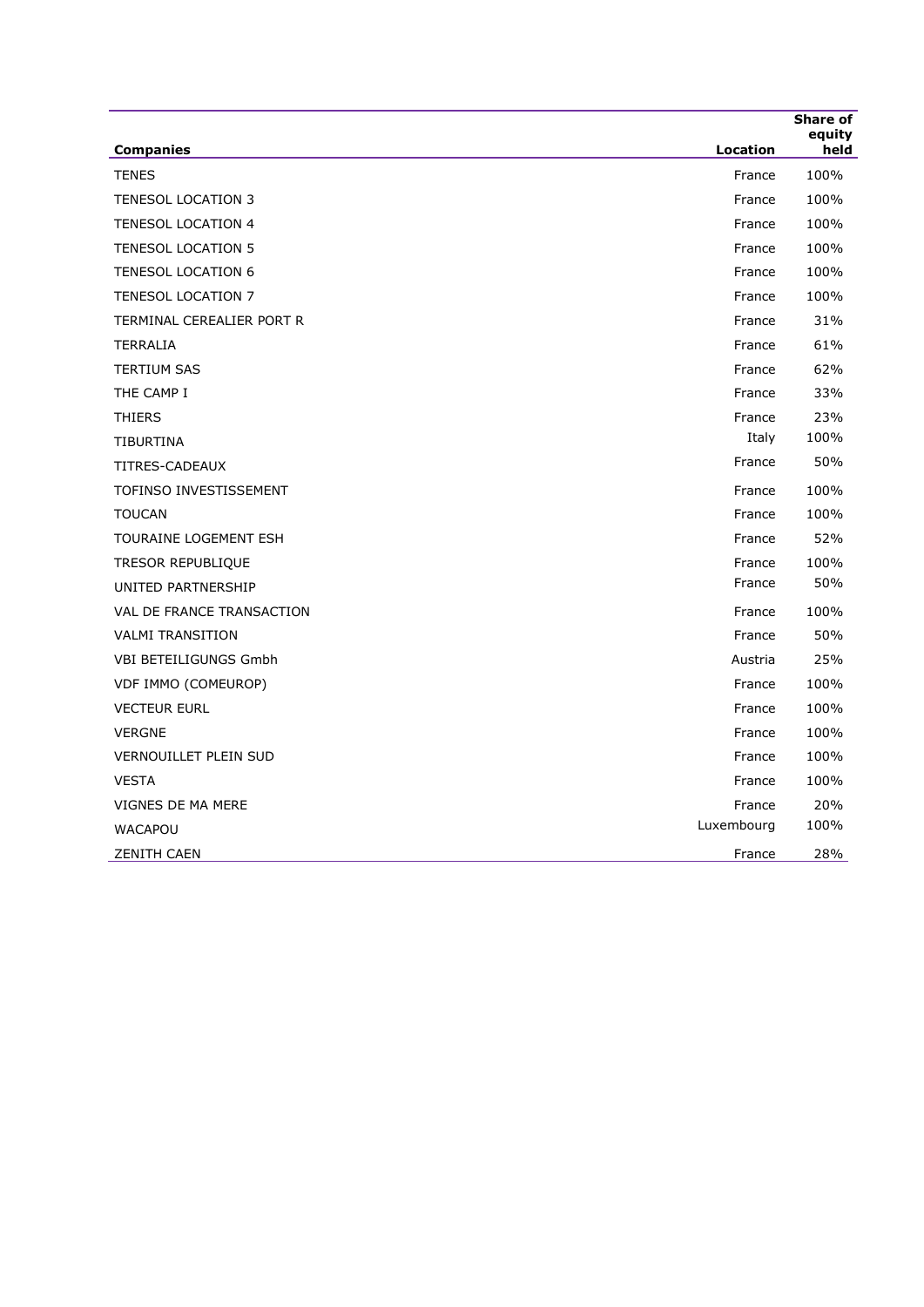## **II. Non-consolidated companies of BPCE SA group at December 31, 2017**

Information on companies excluded from BPCE SA group's scope of consolidation at December 31, 2017 because of their insignificant nature:

| <b>Companies</b>                            | Location                | Share of<br>equity held |
|---------------------------------------------|-------------------------|-------------------------|
| <b>ACEP</b>                                 | Cameroon                | 27%                     |
| 158 - DEMI-LIEUE SARL                       | France                  | 50%                     |
| 189 - CLADEL TRANSACTIONS SAS               | France                  | 100%                    |
| 203 - LES BERGES DE CROISSY SARL            | France                  | 100%                    |
| 6 - IMMOBILIERE NATEXIS SA                  | France                  | 100%                    |
| <b>ADONIS</b>                               | France                  | 100%                    |
| AGUESSEAU IMMOBILIER                        | France                  | 100%                    |
| AMATA                                       | France                  | 100%                    |
| ANTIN HAUSSMANN SCI                         | France                  | 100%                    |
| <b>ATALANTE</b>                             | France                  | 100%                    |
| AXA ASSURCREDIT                             | France                  | 40%                     |
| BARROIS LA REYNIE                           | France                  | 100%                    |
| BATEAU BANQUE POPULAIRE                     | France                  | 100%                    |
| <b>BDR INVEST</b>                           | France                  | 51%                     |
| <b>BERRY VENDOMOIS</b>                      | France                  | 100%                    |
| <b>BIG BOSS</b>                             | France                  | 56%                     |
| CAD (Sci du)                                | France                  | 34%                     |
| CANVAS SECURITIZATION LLC                   | <b>United States</b>    | 100%                    |
| CAPTIVA CAPITAL Luxembourg PARTNERS III SCA | Luxembourg              | 67%                     |
| <b>CDC HOLDING TRUST</b>                    | <b>United States</b>    | 100%                    |
| <b>CEGC CONSEIL</b>                         | France                  | 100%                    |
| <b>CEMECA</b>                               | France                  | 20%                     |
| CENTRE D'ETUDES FINANCIERES                 | France                  | 100%                    |
| CERIP SERVICES BANQUES                      | France                  | 70%                     |
| <b>CFD</b>                                  | France                  | 100%                    |
| CHEQUE DE MESA                              | Spain                   | 100%                    |
| <b>CHIMERE</b>                              | France                  | 100%                    |
| Cie FONCIERE DE CONSTRUCTION                | France                  | 100%                    |
| COFACE ALGERIE SERVICES                     | Algeria                 | 100%                    |
| <b>COFACE BALTICS SERVICES</b>              | Lithuania               | 100%                    |
| <b>COFACE BULGARIA CMS</b>                  | <b>Bulgaria</b>         | 100%                    |
| COFACE CREDIT INSURANCE GCC Ltd             | United Arab<br>Emirates | 100%                    |
| COFACE CROATIA CMS                          | Croatia                 | 100%                    |
| COFACE CZECH CMS                            | Czech Republic          | 100%                    |
| COFACE CZECH INSURANCE SERVICE              | Czech Republic          | 100%                    |
| COFACE DANMARK SERVICES                     | Denmark                 | 100%                    |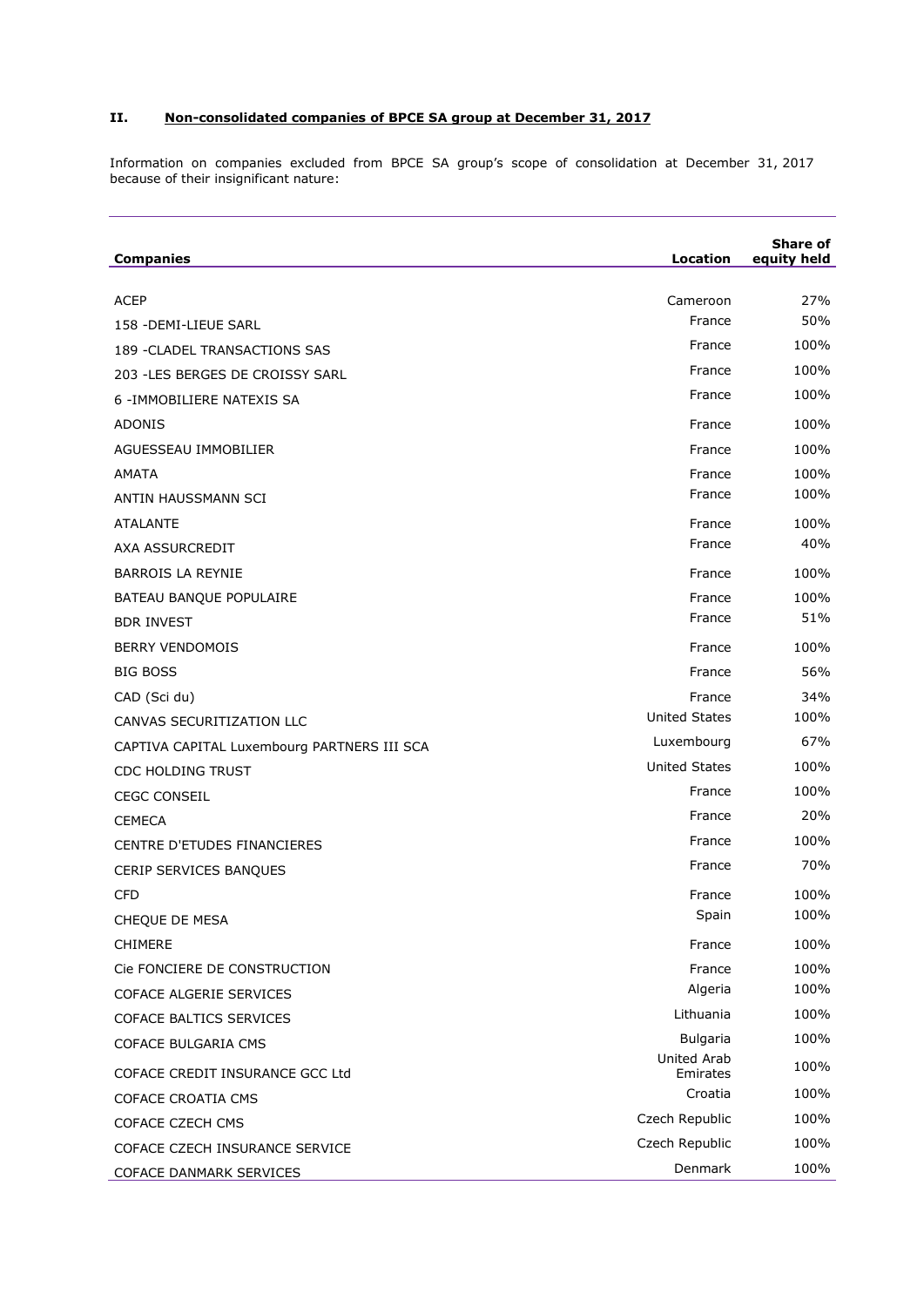| <b>Companies</b>                            | Location                | <b>Share of</b><br>equity held |
|---------------------------------------------|-------------------------|--------------------------------|
| <b>COFACE EGYPT SERVICES</b>                | Egypt                   | 100%                           |
| COFACE EJENDOMME A/S                        | Denmark                 | 100%                           |
| COFACE EMIRATES SERVICES (UAE)              | United Arab<br>Emirates | 100%                           |
| COFACE GREATER CHINA FINANCE                | China                   | 100%                           |
| <b>COFACE HUNGARY CMS</b>                   | Hungary                 | 100%                           |
| COFACE HUNGARY INSURANCE SERVICES           | Hungary                 | 100%                           |
| COFACE KOREA CREDIT INSURANCE BROKER Co Ltd | Korea                   | 100%                           |
| COFACE LITHUANIA CMS                        | Lithuania               | 100%                           |
| <b>COFACE MOROCCO</b>                       | Morocco                 | 100%                           |
| <b>COFACE POLAND INSURANCE Service</b>      | Poland                  | 100%                           |
| COFACE ROMANIA INSURANCE SERVICES           | Romania                 | 100%                           |
| COFACE SEGURO DE CREDITO COLOMBIA           | Colombia                | 100%                           |
| COFACE SEGURO DE CREDITO PERU SA            | Peru                    | 100%                           |
| <b>COFACE SERBIA CMS</b>                    | Serbia                  | 100%                           |
| COFACE SERVICE INSURANCE BULGARIA           | Bulgaria                | 100%                           |
| COFACE SERVICE LATVIA                       | Latvia                  | 100%                           |
| COFACE SERVICES BRAZIL                      | Brazil                  | 100%                           |
| COFACE SERVICES COLOMBIA Ltda.              | Colombia                | 100%                           |
| COFACE SERVICES ECUADOR S.A.                | Ecuador                 | 100%                           |
| COFACE SERVICES GREATER CHINA               | Hong Kong               | 100%                           |
| COFACE SERVICES JAPAN                       | Japan                   | 100%                           |
| COFACE SERVICES LUXEMBOURG SA               | Luxembourg              | 100%                           |
| COFACE SERVICES MAGHREB                     | Morocco                 | 100%                           |
| COFACE SERVICES PERU S.A.                   | Peru                    | 100%                           |
| COFACE SERVICES RUSSIA                      | Russia                  | 100%                           |
| COFACE SERVICES SOUTH ASIA PACIFIC          | Singapore               | 100%                           |
| <b>COFACE SERVICES SWEDEN</b>               | Sweden                  | 100%                           |
| COFACE SERVICES TAÏWAN                      | Taiwan                  | 100%                           |
| <b>COFACE SERVICES TURKEY</b>               | Turkey                  | 100%                           |
| COFACE SERVICES WEST AFRICA                 | South Africa            | 100%                           |
| COFACE SERVICIOS ARGENTINA S.A.             | Argentina               | 100%                           |
| COFACE SERVICIOS MEXICO, S.A. DE C.V.       | Mexico                  | 100%                           |
| COFACE SHANGAI INFORMATION SERVICES         | China                   | 100%                           |
| <b>COFACE SICR</b>                          | Côte d'Ivoire           | 100%                           |
| COFACE SLOVAKIA CMS                         | Slovakia                | 100%                           |
| COFACE SLOVAKIA INSURANCE SERVICE           | Slovakia                | 100%                           |
| COFACE SLOVENIA CMS                         | Slovenia                | 100%                           |
| COFACE UKRAINE CMS                          | Ukraine                 | 100%                           |
| COFACERATING.CH                             | Switzerland             | 100%                           |
| COFIMAGE 23                                 | France                  | 75%                            |
| COFIMAGE 24                                 | France                  | 82%                            |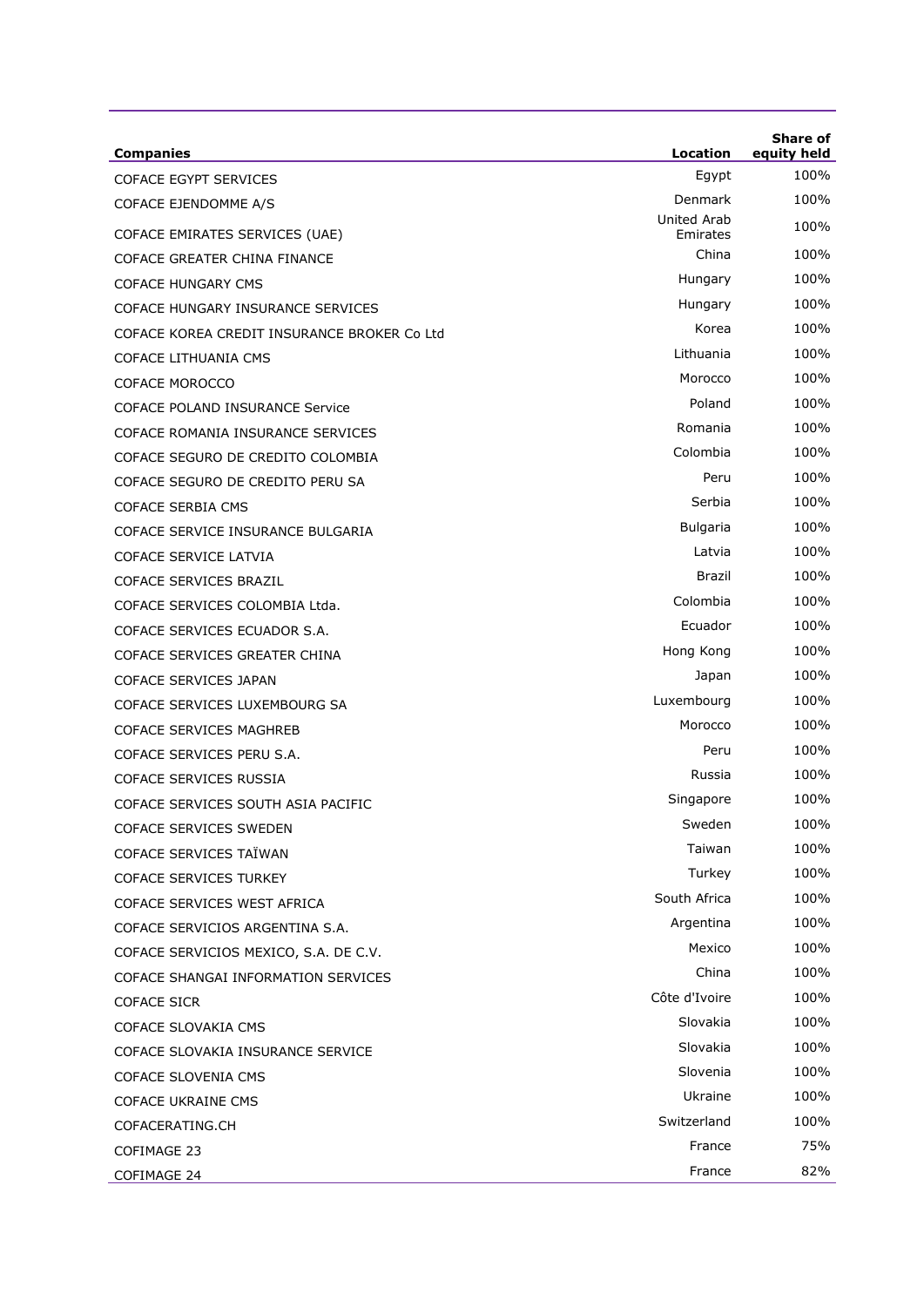| <b>Companies</b>                                   | Location         | <b>Share of</b><br>equity held |
|----------------------------------------------------|------------------|--------------------------------|
| CONECS                                             | France           | 25%                            |
| CONSORTIUM DES PROFESSIONNELS DE L'IMMOBILIER      | France           | 34%                            |
| <b>CORONS</b>                                      | France           | 100%                           |
| <b>CRANE 1 SAS</b>                                 | France           | 100%                           |
| <b>CRANE 2 SAS</b>                                 | France           | 100%                           |
| <b>CRANE 3 SAS</b>                                 | France           | 100%                           |
| <b>CRANE 4 SAS</b>                                 | France           | 100%                           |
| <b>CRANE 5 SAS</b>                                 | France           | 100%                           |
| <b>CREON</b>                                       | France           | 100%                           |
| CSB - CALEDONIENNE DE SERVICES BANCAIRES           | New Caledonia    | 26%                            |
| DAHLIA GESTION                                     | Luxembourg       | 51%                            |
| DEVIMMO ALGERIE SPA                                | Algeria          | 100%                           |
| <b>DORIS</b>                                       | France           | 100%                           |
| DU 23 TER TELEGRAPHE SCI                           | France           | 50%                            |
| <b>ECOLOCALE</b>                                   | France           | 38%                            |
| E-COTIZ                                            | France           | 55%                            |
| Ecrinvest 100                                      | France           | 100%                           |
| <b>ECRINVEST 12</b>                                | France           | 100%                           |
| <b>ECRINVEST 13</b>                                | France           | 100%                           |
| <b>ECRINVEST 19</b>                                | France           | 100%                           |
| <b>ECRINVEST 22</b>                                | France           | 100%                           |
| <b>ECRINVEST 23</b>                                | France           | 100%                           |
| ECRINVEST 24                                       | France           | 100%                           |
| <b>ECRINVEST 25</b>                                | France           | 100%                           |
| <b>ECRINVEST 26</b>                                | France           | 100%                           |
| <b>ELECTRE</b>                                     | France           | 100%                           |
| ENFI (ex FONCIER STRUCTURE 2008)                   | France           | 100%                           |
| <b>EURL TOILE LAURISTON</b>                        | France           | 100%                           |
| EURL VERTE VALLEE                                  | France           | 100%                           |
| <b>EUROTITRISATION</b>                             | France           | 33%                            |
| <b>FAUSTINIANA</b><br>FIDOR EAST EUROPE GmbH, WIEN | Italy<br>Austria | 100%<br>49%                    |
| FIDOR FACTORY GmbH                                 | Germany          | 100%                           |
| <b>FLORE</b>                                       | France           | 100%                           |
| <b>FMCA</b>                                        | France           | 60%                            |
| <b>FONCIER FOREIGN 2008</b>                        | France           | 100%                           |
| <b>FONCIER PRO</b>                                 | France           | 65%                            |
| FONCIER PROJECT SOLUTIONS                          | Saudi Arabia     | 100%                           |
| FONCIER TITRISATION                                | France           | 100%                           |
| <b>FZCO DUBAI</b>                                  | <b>UAE</b>       | 100%                           |
| <b>GCE ASAP</b>                                    | France           | 100%                           |
| <b>GCE MOBILIZ</b>                                 | France           | 39%                            |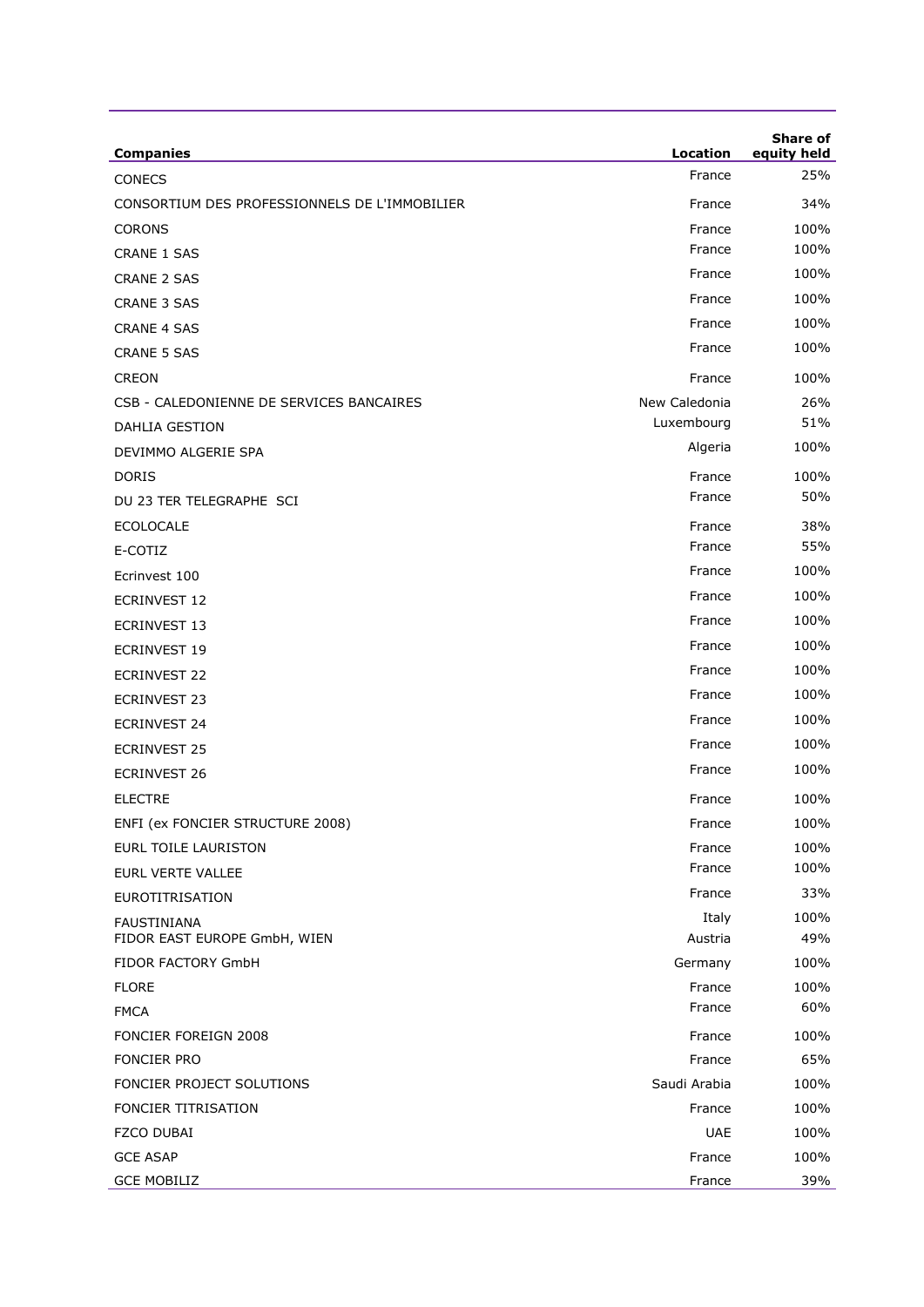| <b>Companies</b>               | Location | <b>Share of</b><br>equity held |
|--------------------------------|----------|--------------------------------|
| GIE GDS 24                     | France   | 50%                            |
| GIE GDS GESTION DELEGUE SOCIAL | France   | 100%                           |
| <b>GIE LES JEUNES BOIS</b>     | France   | 35%                            |
| <b>GIE MULTIFLEET</b>          | France   | 50%                            |
| <b>GIE RESTAUPRISE</b>         | France   | 58%                            |
| <b>GIE TADORNE AVIATION</b>    | France   | 99%                            |
| <b>GIRARDET</b>                | France   | 100%                           |
| H&T CONSEIL (ex TEC HABITAT)   | France   | 20%                            |
| HÔTEL DE POLICE STRAS. SCI     | France   | 31%                            |
| IKOR SIPARI                    | France   | 80%                            |
| <b>INGEPARTICIPATION 1</b>     | France   | 100%                           |
| <b>INGEPARTICIPATION 2</b>     | France   | 100%                           |
| <b>INTER IMMOBILIER</b>        | France   | 49%                            |
| <b>INVEST ALPHA</b>            | France   | 100%                           |
| <b>INVEST DELTA</b>            | France   | 100%                           |
| <b>INVEST GAMMA</b>            | France   | 100%                           |
| <b>INVESTIMA 11 SAS</b>        | France   | 100%                           |
| <b>INVESTIMA 14</b>            | France   | 100%                           |
| INVESTIMA 16                   | France   | 100%                           |
| <b>INVESTIMA 25</b>            | France   | 100%                           |
| <b>INVESTIMA 26</b>            | France   | 100%                           |
| <b>INVESTIMA 27</b>            | France   | 100%                           |
| <b>INVESTIMA 28</b>            | France   | 100%                           |
| <b>INVESTIMA 29</b>            | France   | 100%                           |
| <b>INVESTIMA 3</b>             | France   | 100%                           |
| <b>INVESTIMA 30</b>            | France   | 100%                           |
| <b>INVESTIMA 31</b>            | France   | 100%                           |
| <b>INVESTIMA 32</b>            | France   | 100%                           |
| <b>INVESTIMA 34</b>            | France   | 100%                           |
| <b>INVESTIMA 35</b>            | France   | 100%                           |
| <b>INVESTIMA 5</b>             | France   | 100%                           |
| INVESTIMA 53 - SAS             | France   | 100%                           |
| INVESTIMA 54 - SAS             | France   | 100%                           |
| <b>INVESTIMA 6 SAS</b>         | France   | 100%                           |
| <b>INVESTIMA 65 - SAS</b>      | France   | 100%                           |
| <b>INVESTIMA 66 - SAS</b>      | France   | 100%                           |
| <b>INVESTIMA 68 - SAS</b>      | France   | 100%                           |
| INVESTIMA 71 - SAS             | France   | 100%                           |
| <b>INVESTIMA 75</b>            | France   | 100%                           |
| <b>INVESTIMA 76</b>            | France   | 100%                           |
| <b>INVESTIMA 77</b>            | France   | 100%                           |
| <b>IPHIS</b>                   | France   | 100%                           |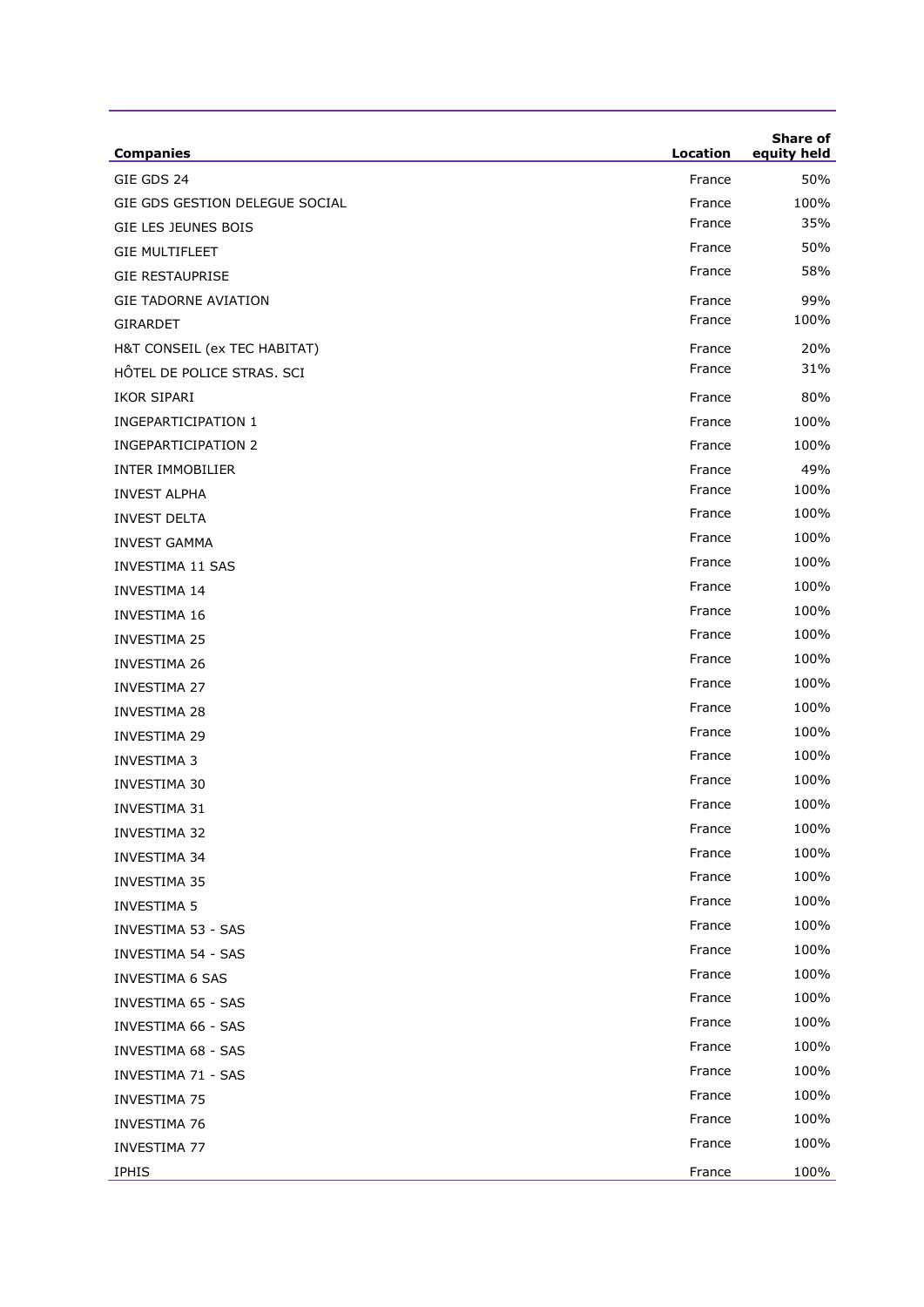| <b>Companies</b>                                | Location             | Share of<br>equity held |
|-------------------------------------------------|----------------------|-------------------------|
| <b>ISSORIA</b>                                  | France               | 100%                    |
| <b>IXION</b>                                    | France               | 100%                    |
| IXIS ALTERNATIVE HOLDING Ltd                    | United Kingdom       | 100%                    |
| JARDINS D'ARCADIE GRASSE (Developer: PICOT)     | France               | 55%                     |
| KIO                                             | France               | 100%                    |
| LAMIA                                           | France               | 100%                    |
| LES EDITIONS DE L EPARGNE                       | France               | 92%                     |
| LINOS                                           | France               | 100%                    |
| M.C.I                                           | France               | 100%                    |
| MEDEE                                           | France               | 100%                    |
| <b>MENES</b>                                    | France               | 100%                    |
| MFC PROU-INVESTISSEMENTS                        | France               | 49%                     |
| MONTJOIE ST DENIS                               | France               | 100%                    |
| NAM AUSTRELITZ 2                                | France               | 100%                    |
| <b>NATELYNE S.A</b>                             | Luxembourg           | 100%                    |
| NATEXIS SERVICOS E INFORMATICOES LTDA           | <b>Brazil</b>        | 100%                    |
| NATIXIS CORPORATE SOLUTIONS Ltd                 | Ireland              | 100%                    |
| NATIXIS PARTICIPATIONS                          | France               | 100%                    |
| NATIXIS SECURITIES SAS                          | France               | 100%                    |
| <b>NEM INVEST</b>                               | France               | 100%                    |
| NORMA GIE                                       | France               | 33%                     |
| <b>NOTOS</b>                                    | France               | 100%                    |
| NYBEQ LLC                                       | <b>United States</b> | 100%                    |
| <b>ODF TAHITI</b>                               | French Polynesia     | 100%                    |
| <b>ORESTE</b>                                   | France               | 100%                    |
| ORION                                           | France               | 100%                    |
| <b>OTOS</b>                                     | France               | 100%                    |
| <b>PALES</b><br>PANDA FINTECH Inc., DOVER (USA) | France<br>USA        | 100%<br>50%             |
| <b>PARTECIS</b>                                 | France               | 50%                     |
| <b>PELIAS</b>                                   | France               | 100%                    |
| PHOENIX 1 SAS                                   | France               | 100%                    |
| PHOENIX 2 SAS                                   | France               | 100%                    |
| PHOENIX 3 SAS                                   | France               | 100%                    |
| PHOENIX 4 SAS                                   | France               | 100%                    |
| PRIAM                                           | France               | 100%                    |
| <b>REACOMEX</b>                                 | Luxembourg           | 100%                    |
| <b>RECM SARL</b>                                | Luxembourg           | 100%                    |
| <b>RECOURS</b>                                  | Morocco              | 35%                     |
| <b>REMUS</b>                                    | France               | 100%                    |
| SAEML CÔTE OCEANNIENNE                          | New Caledonia        | 32%                     |
| SAEML ESPACE DE L'OUEST                         | New Caledonia        | 32%                     |
| SAEML GRAND NORD OCEANIENNE                     | New Caledonia        | 32%                     |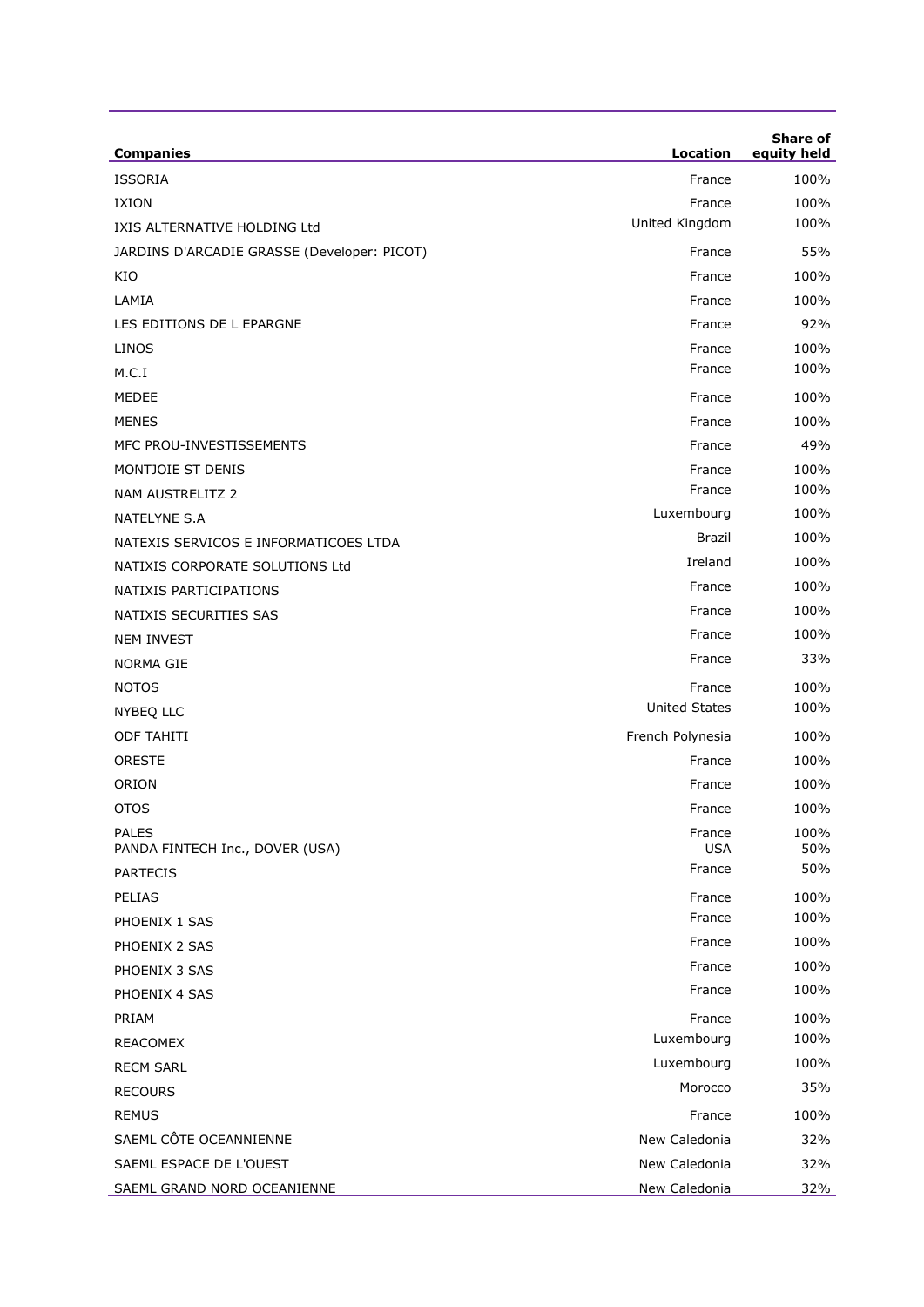| <b>Companies</b>                                  | Location      | <b>Share of</b><br>equity held |
|---------------------------------------------------|---------------|--------------------------------|
| <b>SAEML SUD MINIER</b>                           | New Caledonia | 32%                            |
| <b>SAPAS INVESTMENTS BV</b>                       | Netherlands   | 100%                           |
| SAS LES BOIS DU NORD 2017                         | New Caledonia | 50%                            |
| <b>SAS MONTMARTRE 1</b>                           | France        | 100%                           |
| SAS S.S.I.M                                       | France        | 25%                            |
| SC MD INVEST 2017                                 | New Caledonia | 50%                            |
| <b>SC NATEXPAR</b>                                | France        | 100%                           |
| SC NORD INVESTISSEMENTS 2011                      | New Caledonia | 42%                            |
| SC NORD INVESTISSEMENTS 2012                      | New Caledonia | 60%                            |
| SC NORD INVESTISSEMENTS 2013                      | New Caledonia | 63%                            |
| SC NORD INVESTISSEMENTS 2014                      | New Caledonia | 20%                            |
| SC NORD INVESTISSEMENTS 2015                      | New Caledonia | 25%                            |
| SC NORD PARTICIPATION 2009                        | New Caledonia | 22%                            |
| SC NORD PARTICIPATION 2010                        | New Caledonia | 30%                            |
| <b>SCI CARBUROTAU</b>                             | France        | 41%                            |
| <b>SCI CARRERA</b>                                | France        | 50%                            |
| <b>SCI COMELIA</b>                                | France        | 100%                           |
| <b>SCI CONSTRUCTION VENTE</b>                     | France        | NС                             |
| <b>SCI FONCIERE 2</b>                             | France        | 100%                           |
| <b>SCI LA MARQUELLE</b>                           | France        | 49%                            |
| <b>SCI LES PINSONS</b>                            | France        | 49%                            |
| <b>SCI VELRI</b>                                  | France        | 49%                            |
| SCP ILES 2012                                     | New Caledonia | 22%                            |
| SCP ILES 2013                                     | New Caledonia | 40%                            |
| SCP ILES 2015                                     | New Caledonia | 20%                            |
| SCP ILES 2016                                     | New Caledonia | 30%                            |
| SCP ILES 2017                                     | New Caledonia | 34%                            |
| SCP NC INVEST 2013 I                              | New Caledonia | 29%                            |
| SCP NC INVEST VII "SUD part 2014"                 | New Caledonia | 27%                            |
| <b>SCP SUD 2011</b>                               | New Caledonia | 70%                            |
| <b>SCP SUD 2012</b>                               | New Caledonia | 67%                            |
| <b>SCP SUD 2013</b>                               | New Caledonia | 67%                            |
| <b>SCP SUD 2015</b>                               | New Caledonia | 60%                            |
| SEPAMAIL.EU                                       | France        | 20%                            |
| SERENIPAY                                         | France        | 55%                            |
| <b>SETS</b>                                       | France        | 100%                           |
| <b>SILENE</b>                                     | France        | 100%                           |
| SIPARI VELIZY                                     | France        | 100%                           |
| SLIB (SERVICES Logiciels d'Intégration Boursière) | France        | 33%                            |
| SOCFIM TRANSACTIONS                               | France        | 99%                            |
| SOCIETE CIVILE IMMOBILIERE DE LA VISION           | France        | 25%                            |
| SOFIPAR LOGEMENT                                  | France        | 85%                            |